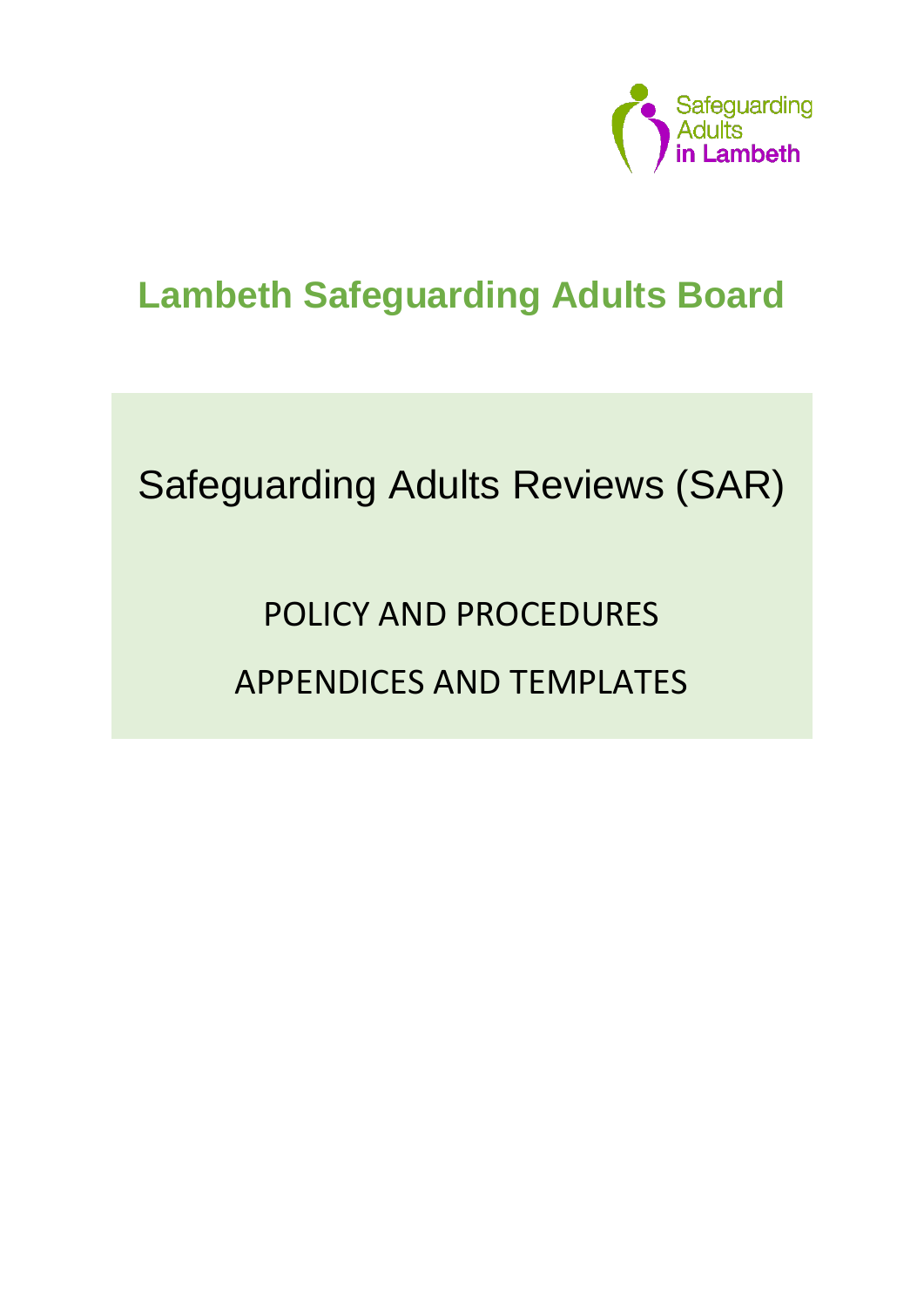## Contents

| Appendix Six: Confidentiality statement to be signed by independent SAR Reviewer 23 |  |
|-------------------------------------------------------------------------------------|--|
|                                                                                     |  |
|                                                                                     |  |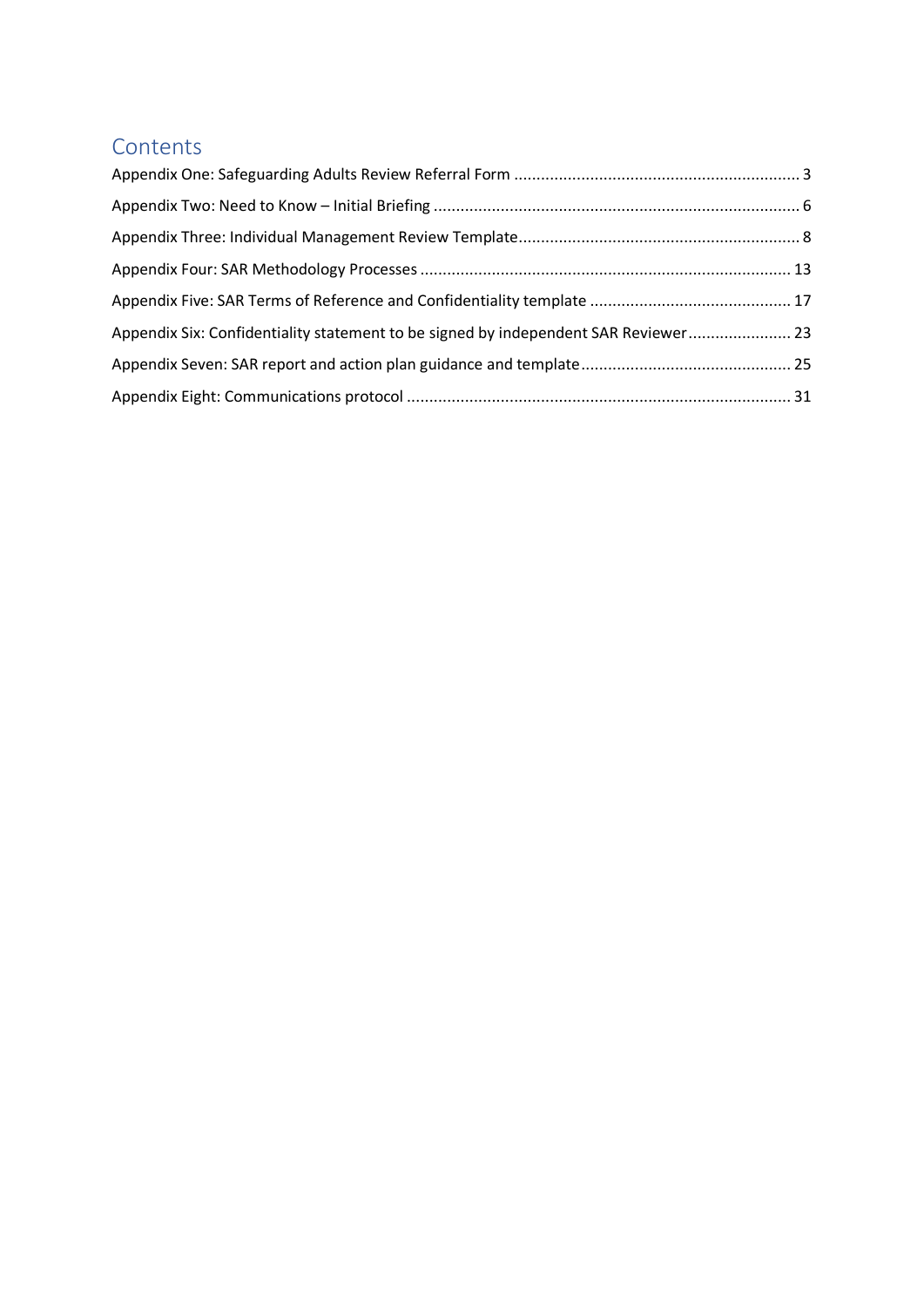## <span id="page-2-0"></span>Appendix One: Safeguarding Adults Review Referral Form

#### **STRICTLY CONFIDENTIAL**

#### **REQUEST TO THE LAMBETH SAFEGUARDING ADULTS BOARD (LSAB) FOR CONSIDERATION OF A CASE FOR A SAFEGUARDING ADULTS REVIEW**

#### **One form to be completed for each adult/care setting. Please complete form as fully as possible.**

| 1. Referral Details                               |                                  |  |  |
|---------------------------------------------------|----------------------------------|--|--|
| Date of referral to LSAB                          | Click or tap here to enter text. |  |  |
| Name of referrer                                  | Click or tap here to enter text. |  |  |
| Job title                                         | Click or tap here to enter text. |  |  |
| Agency                                            | Click or tap here to enter text. |  |  |
| Address                                           | Click or tap here to enter text. |  |  |
| Tel. no.                                          | Click or tap here to enter text. |  |  |
| Email                                             | Click or tap here to enter text. |  |  |
| <b>Adult's Details</b><br>2.                      |                                  |  |  |
| Adults full name                                  | Click or tap here to enter text. |  |  |
| Any known aliases                                 | Click or tap here to enter text. |  |  |
| <b>Address</b>                                    | Click or tap here to enter text. |  |  |
| <b>DOB</b>                                        | Click or tap here to enter text. |  |  |
| Guardians / Carers                                | Click or tap here to enter text. |  |  |
| Next of Kin                                       | Click or tap here to enter text. |  |  |
| Names and date of birth of any<br>dependents      | Click or tap here to enter text. |  |  |
| Agencies known to be involved with the case<br>3. |                                  |  |  |

| <b>Adult Social Care</b>     | Police $\square$                   | London Fire Brigade $\square$                                  |
|------------------------------|------------------------------------|----------------------------------------------------------------|
| Probation Services $\square$ | London Ambulance Service $\square$ | $\mathsf{L}\mathsf{C}\mathsf{O}\mathsf{C}\mathsf{L}\mathsf{L}$ |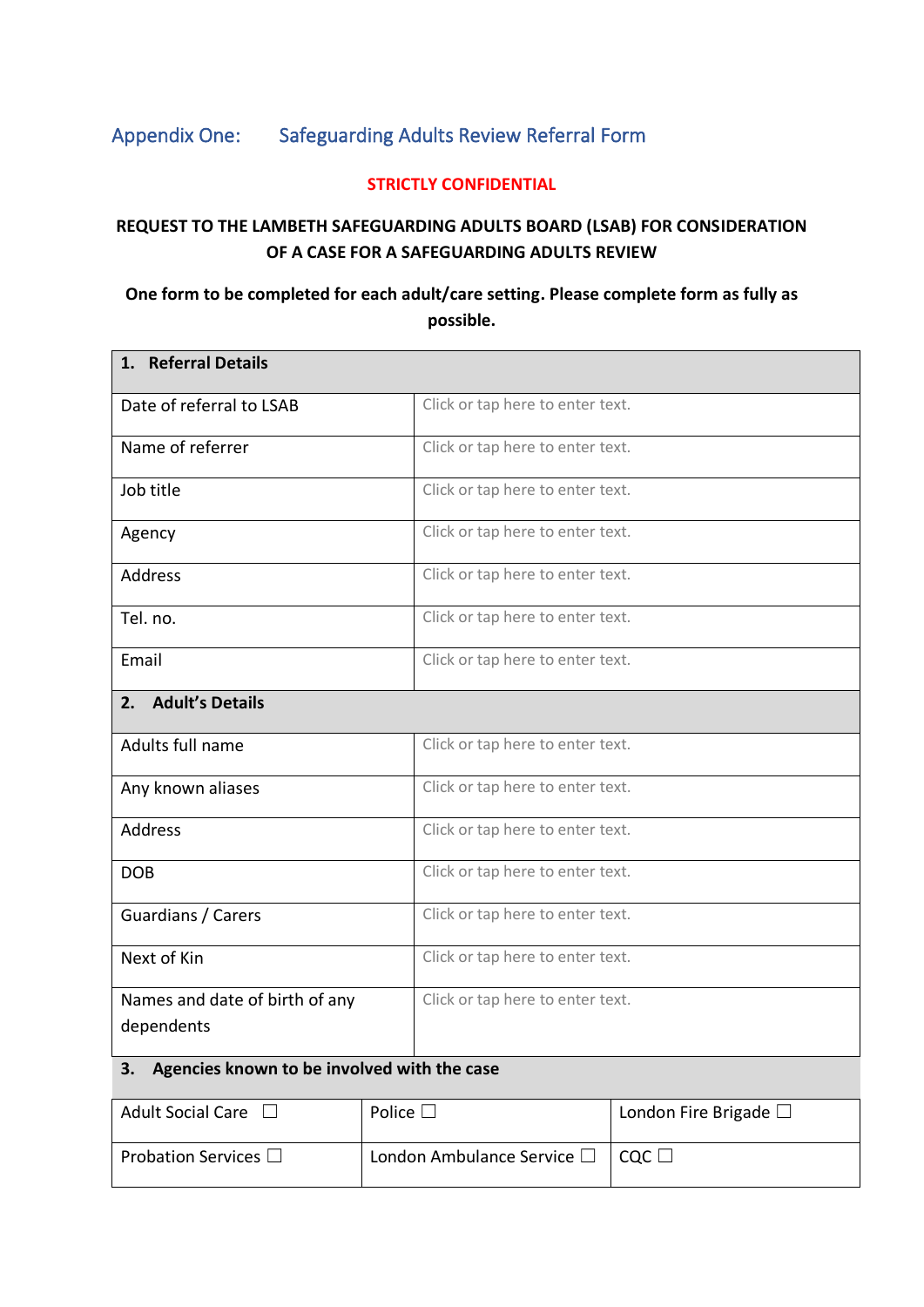| GP<br>Named practice if known: Click or tap<br>here to enter text.                                                      | Dentist $\square$<br>Named practice if known: Click or tap<br>here to enter text.    | Community Nursing $\square$        |
|-------------------------------------------------------------------------------------------------------------------------|--------------------------------------------------------------------------------------|------------------------------------|
| Guys and St Thomas' NHSFT                                                                                               | South London and Maudsley<br>NHSFT $\square$                                         | Kings College Hospital NHFT        |
| Other health services $\square$<br>Please specify: Click or tap here to<br>enter text.                                  | Care provider $\Box$<br>Please specify provider: Click or tap<br>here to enter text. | Drug and alcohol service $\square$ |
| Housing Services $\Box$<br>Please specify (e.g. council or<br>housing association): Click or tap here<br>to enter text. | Other $\square$<br>Please specify: Click or tap here to<br>enter text.               |                                    |

#### **4. Reason for notification (more than one box may be ticked)**

An Adult At Risk has died (including suicide) and abuse or neglect is known or suspected to be a factor and the case gives rise to concerns about how multiple services or organisations worked together to safeguarding Adult At Risks from harm ☐

An adult at risk has experienced serious abuse or neglect resulting in permanent harm and the case gives rise to concerns about how multiple services or organisations worked together to safeguarding Adult At Risks from harm. ☐

Any other reason relating to an adult with care and support needs. Give details:  $\Box$ 

*Click or tap here to enter text.*

| 5. Characteristics of case  |                                               |                                 |
|-----------------------------|-----------------------------------------------|---------------------------------|
| Domestic abuse $\Box$       | Alcohol misuse $\square$                      | Drug misuse $\Box$              |
| Mental health $\square$     | <b>Fabricated illness</b>                     | Serious illness $\square$       |
| Sexual abuse $\square$      | More than one Adult At Risks<br>abused $\Box$ | Self-neglect $\square$          |
| Emotional abuse $\square$   | Recent neglect $\square$                      | Long standing neglect $\square$ |
| Physical abuse $\square$    | Organisational abuse $\square$                | Death in custody $\Box$         |
| Suicide and abuse $\square$ | Other $\square$                               |                                 |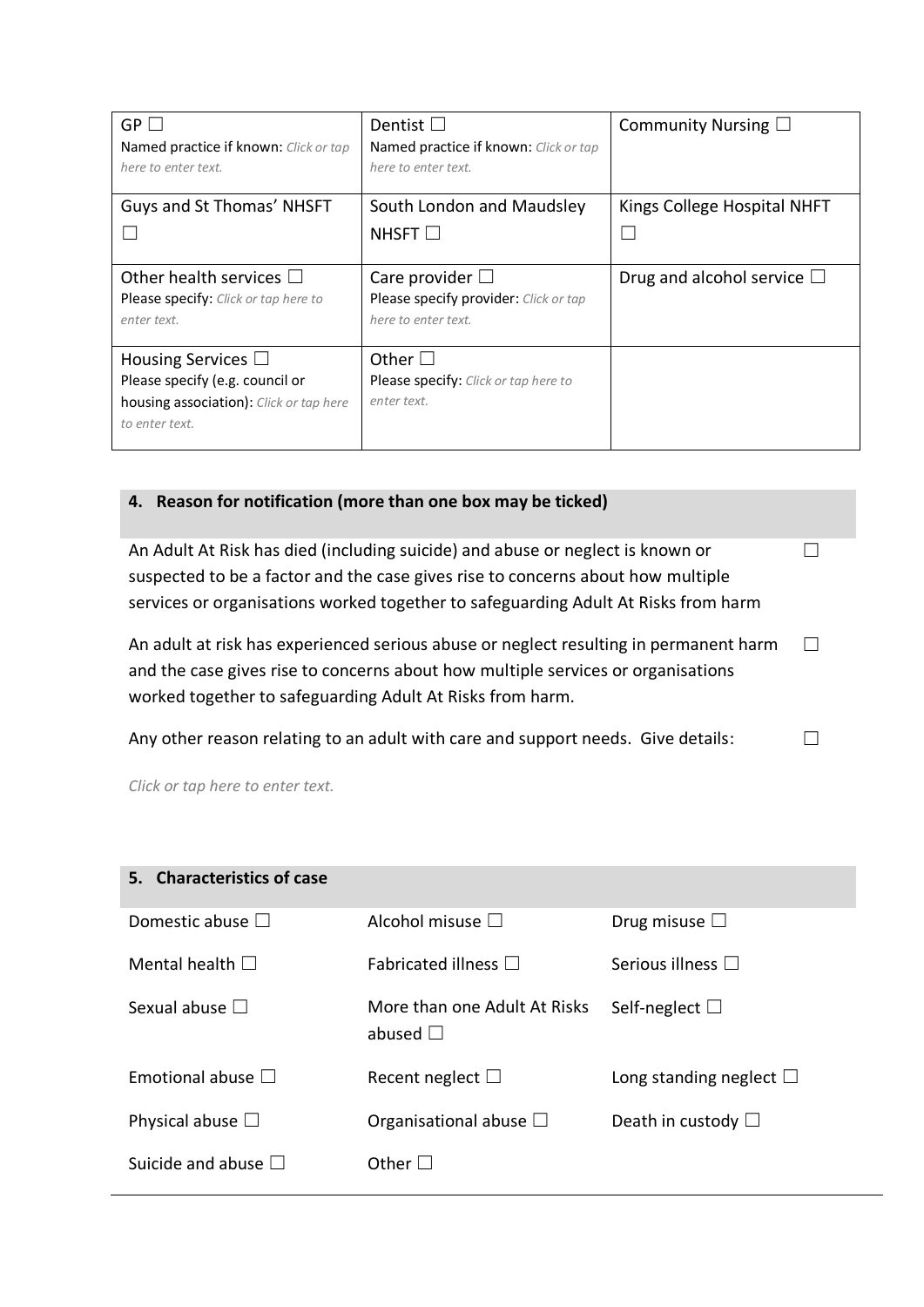|                                                       | <b>Please specify:</b> Click or tap here to<br>enter text. |                 |                      |            |
|-------------------------------------------------------|------------------------------------------------------------|-----------------|----------------------|------------|
| Is the Adult At Risk subject to<br>a protection plan? | Yes                                                        | No <sub>1</sub> | Previously $\Box$    | Don't know |
| Have criminal proceeding<br>been instigated?          | Yes $\square$                                              | No <sub>1</sub> | Don't know $\square$ |            |
| Has there been a conviction?                          | $Yes \mid \; \;$                                           | No <sub>1</sub> | Don't know $\square$ |            |

#### **6. Case Outline**

(Please include any specific concerns about the case and inter-agency working)

Click or tap here to enter text.

#### **7. Involvement**

Is the person concerned or their family aware of this referral for a safeguarding adults review?

Click or tap here to enter text.

Please outline the communication that has taken place with the individual concerned, their family and/or friends regarding this referral and their views. Please give contact details of the people involved.

Click or tap here to enter text.

#### **PLEASE RETURN THIS COMPLETED FORM TO:**

LB Lambeth Quality and Safeguarding Adults Service

**Email:** [LSABadmin@lambeth.gov.uk](mailto:LSABadmin@lambeth.gov.uk)

**Postal Address**: PO Box 734 Winchester S023 5DG

**PLEASE ENSURE THAT REFERRAL FORMS ARE SENT SECURELY.**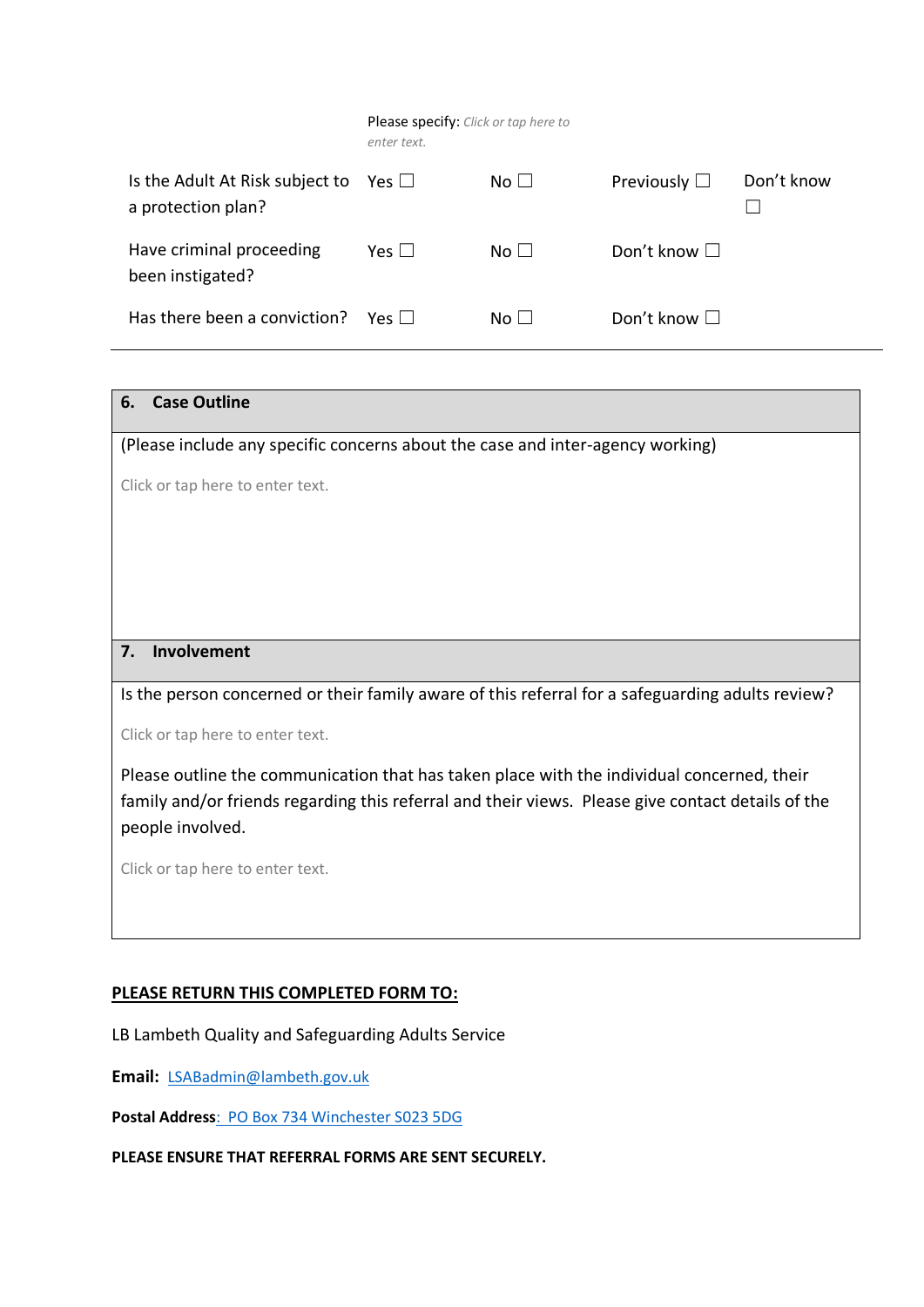## <span id="page-5-0"></span>Appendix Two: Need to Know – Initial Briefing

| <b>Name of</b><br><b>Reporting</b><br>Officer:     | Click or tap here to enter text.                                                                   |                                                                                                           |                                  |
|----------------------------------------------------|----------------------------------------------------------------------------------------------------|-----------------------------------------------------------------------------------------------------------|----------------------------------|
| <b>Brief</b><br><b>Description of</b><br>Incident: | Click or tap here to enter text.                                                                   |                                                                                                           |                                  |
| <b>Date and time</b><br>of incident:               | Click or tap here to<br>enter text.                                                                | <b>Service area</b><br>affected (if<br>applicable please<br>include detail of<br>site / base<br>affected) | Click or tap here to enter text. |
| <b>Other people</b><br>notified /                  | Police $\square$                                                                                   |                                                                                                           | Probation Services □             |
| aware of<br>incident:                              | $CQC \square$                                                                                      |                                                                                                           | Lambeth CCG $\Box$               |
|                                                    | London Fire Brigade □                                                                              |                                                                                                           | Adult Social Care □              |
|                                                    | Other (please state:                                                                               |                                                                                                           | Click or tap here to enter text. |
|                                                    | Death or serious injury - service user                                                             |                                                                                                           | $\Box$                           |
|                                                    | Death or serious injury to employee                                                                |                                                                                                           | $\Box$                           |
|                                                    | Serious safeguarding concerns or enquiries<br>which concern Council employees                      |                                                                                                           | $\Box$                           |
|                                                    | Provider service - incident which would be<br>reportable to CQC                                    |                                                                                                           | $\Box$                           |
| <b>Type of</b>                                     | DCC required to give evidence to Coroner's<br>Enquiry                                              |                                                                                                           | $\Box$                           |
| Incident:                                          | DCC required to respond to application to<br>Court of Protection or High Court by a third<br>party |                                                                                                           | $\Box$                           |
|                                                    | Serious incident of violence against staff                                                         |                                                                                                           | $\Box$                           |
|                                                    | Allegation of Gross Misconduct - staff<br>member                                                   |                                                                                                           | $\Box$                           |
|                                                    | Major service failure e.g. imminent closure of<br>service                                          |                                                                                                           | $\Box$                           |
|                                                    | Significant question of public interest and/or<br>risk to Council's reputation                     |                                                                                                           | $\Box$                           |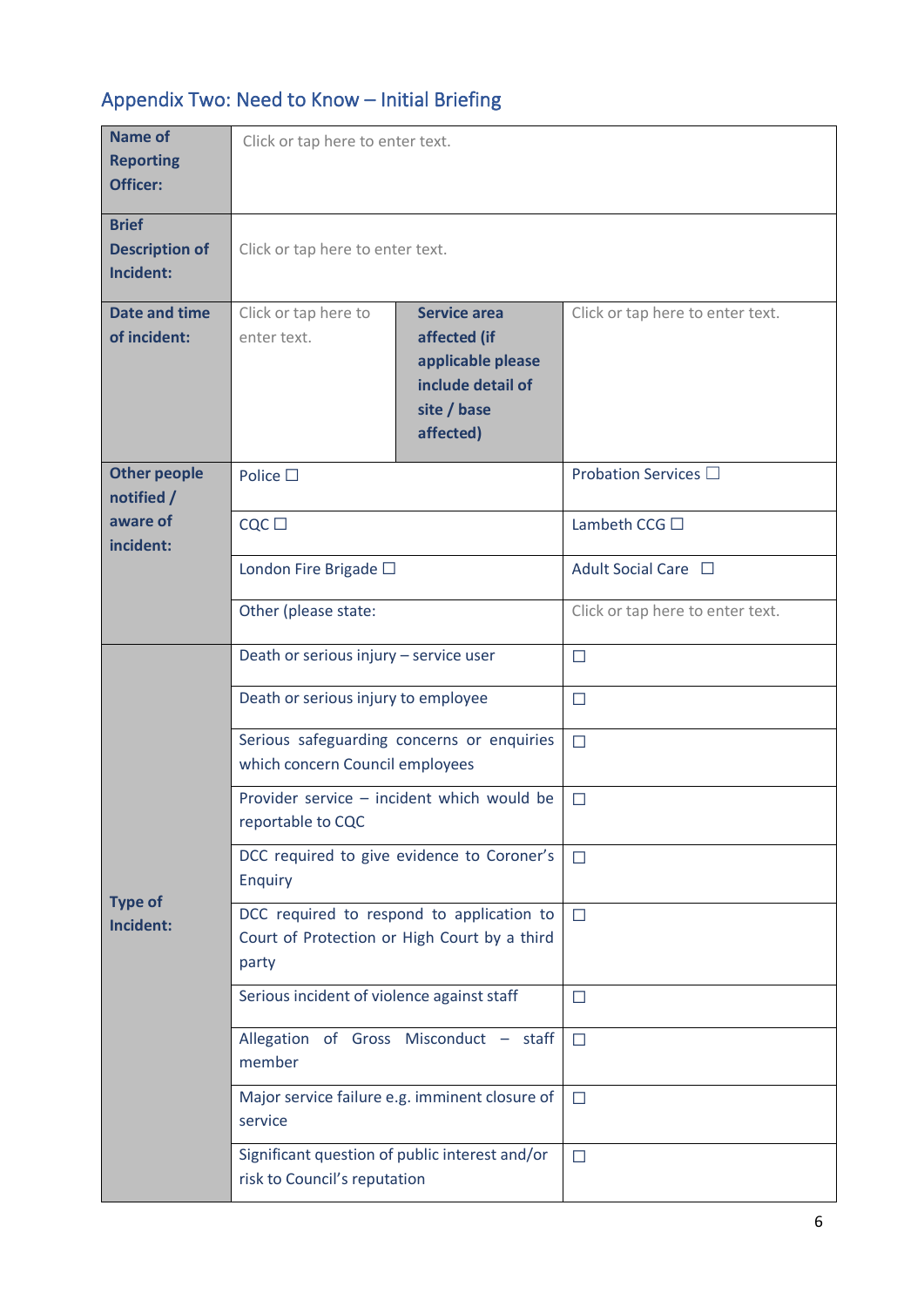**Brief Details of the incident and action taken/proposed:** - *continue on separate sheet if required.*  Click or tap here to enter text. **Lead Officer dealing with incident and their contact details:**  Click or tap here to enter text. **Briefing sent to:** *Please insert name of Assistant Director* Click or tap here to enter text. **Assistant Director – Actions taken/proposed and timescales.** Click or tap here to enter text. **Follow-up actions taken** Click or tap here to enter text. **Outcome** Click or tap here to enter text. **Send completed forms to:** Quality and Safeguarding Adults Service Email[: LSABAdmin@lambeth.gov.uk](mailto:LSABAdmin@lambeth.gov.uk) PLEASE ENSURE YOU USE A SECURE METHOD OF COMMUNICATION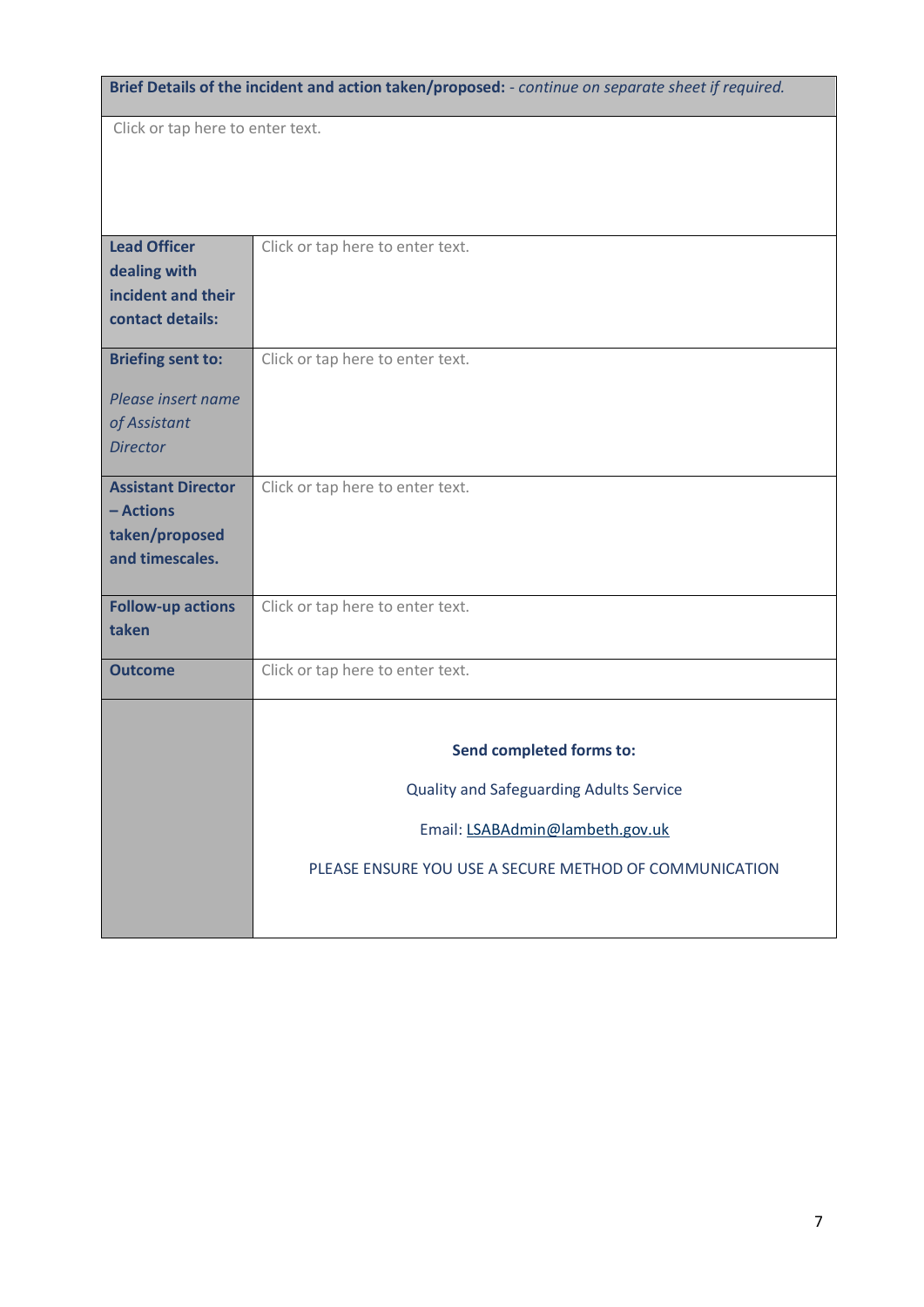## <span id="page-7-0"></span>Appendix Three: Individual Management Review Template

#### **RESTRICTED**

#### **STRICTLY PRIVATE AND CONFIDENTIAL – NOT FOR DISCLOSURE**

### **Scope and suggested format for Individual Management Reviews**

#### **Safeguarding Adults Review for Lambeth Safeguarding Adults Board**

| <b>Report Details</b>                                                                                             |  |
|-------------------------------------------------------------------------------------------------------------------|--|
| Name of Agency                                                                                                    |  |
| Name, agency and contact details of<br>person completing chronology and<br>individual management review<br>(IMR): |  |
|                                                                                                                   |  |
| Date of Request for IMR:                                                                                          |  |
| Date of Completion of IMR:                                                                                        |  |

| <b>Scope of Safeguarding Adults Review</b> |                                                                                                           |  |  |  |
|--------------------------------------------|-----------------------------------------------------------------------------------------------------------|--|--|--|
|                                            | To review the involvement of agencies listed below, including the particular matters noted for individual |  |  |  |
| agencies                                   |                                                                                                           |  |  |  |
| 1.                                         |                                                                                                           |  |  |  |
| 2.                                         |                                                                                                           |  |  |  |
| 3.                                         |                                                                                                           |  |  |  |
|                                            |                                                                                                           |  |  |  |
|                                            | With the people named below, during the period xx                                                         |  |  |  |
| Person 1                                   | Name:                                                                                                     |  |  |  |
|                                            | Date of birth:                                                                                            |  |  |  |
|                                            | Date of death:                                                                                            |  |  |  |
|                                            | Address:                                                                                                  |  |  |  |
| Person 2                                   | Name:                                                                                                     |  |  |  |
| (delete/add                                | Date of birth:                                                                                            |  |  |  |
| as                                         | Date of death:                                                                                            |  |  |  |
| necessary)                                 | Address:                                                                                                  |  |  |  |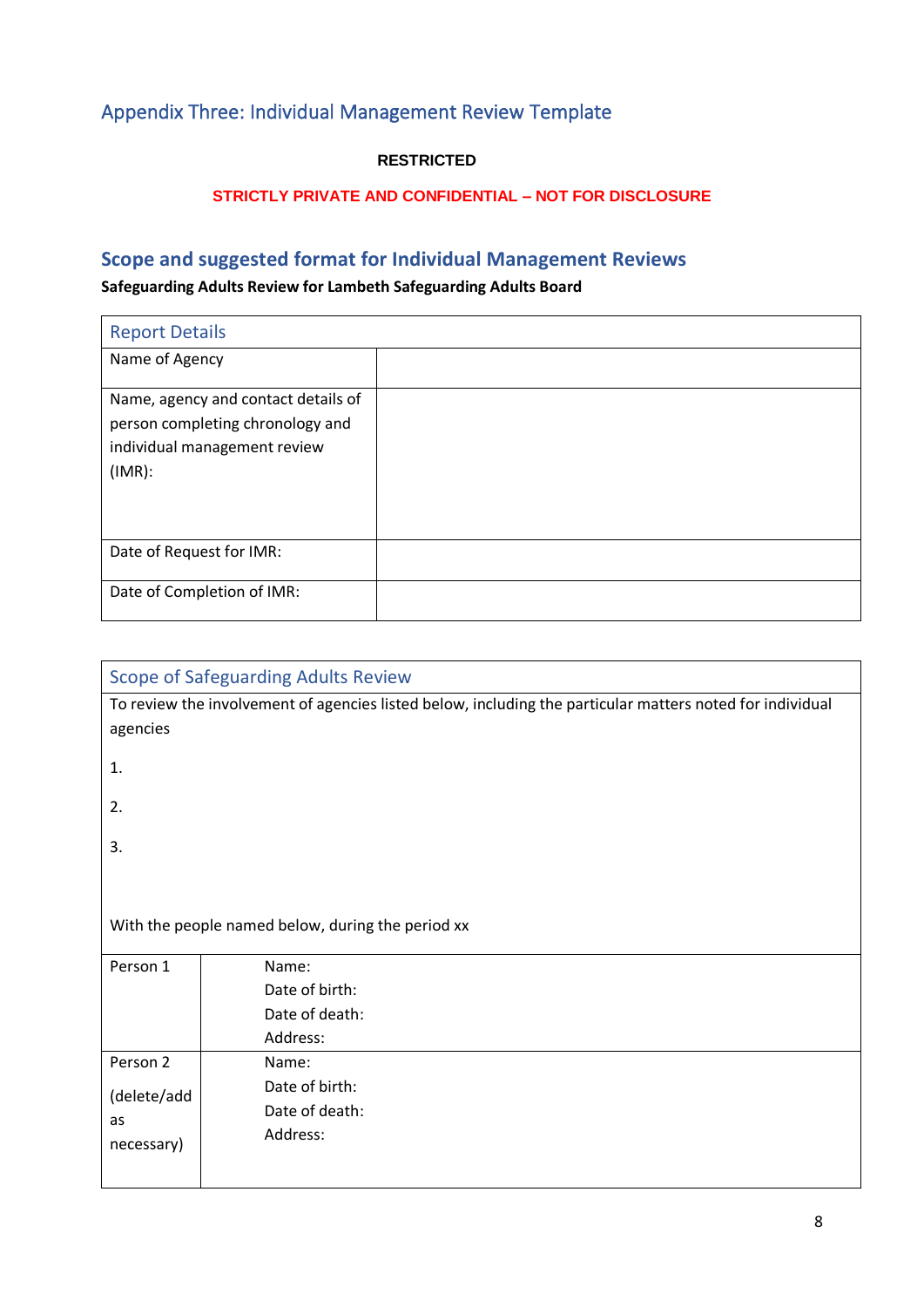#### FACTUAL/CONTEXTUAL SUMMARY:

Provide a brief factual and contextual summary of your agency's involvement with the adult for the time period identified for this safeguarding adult review.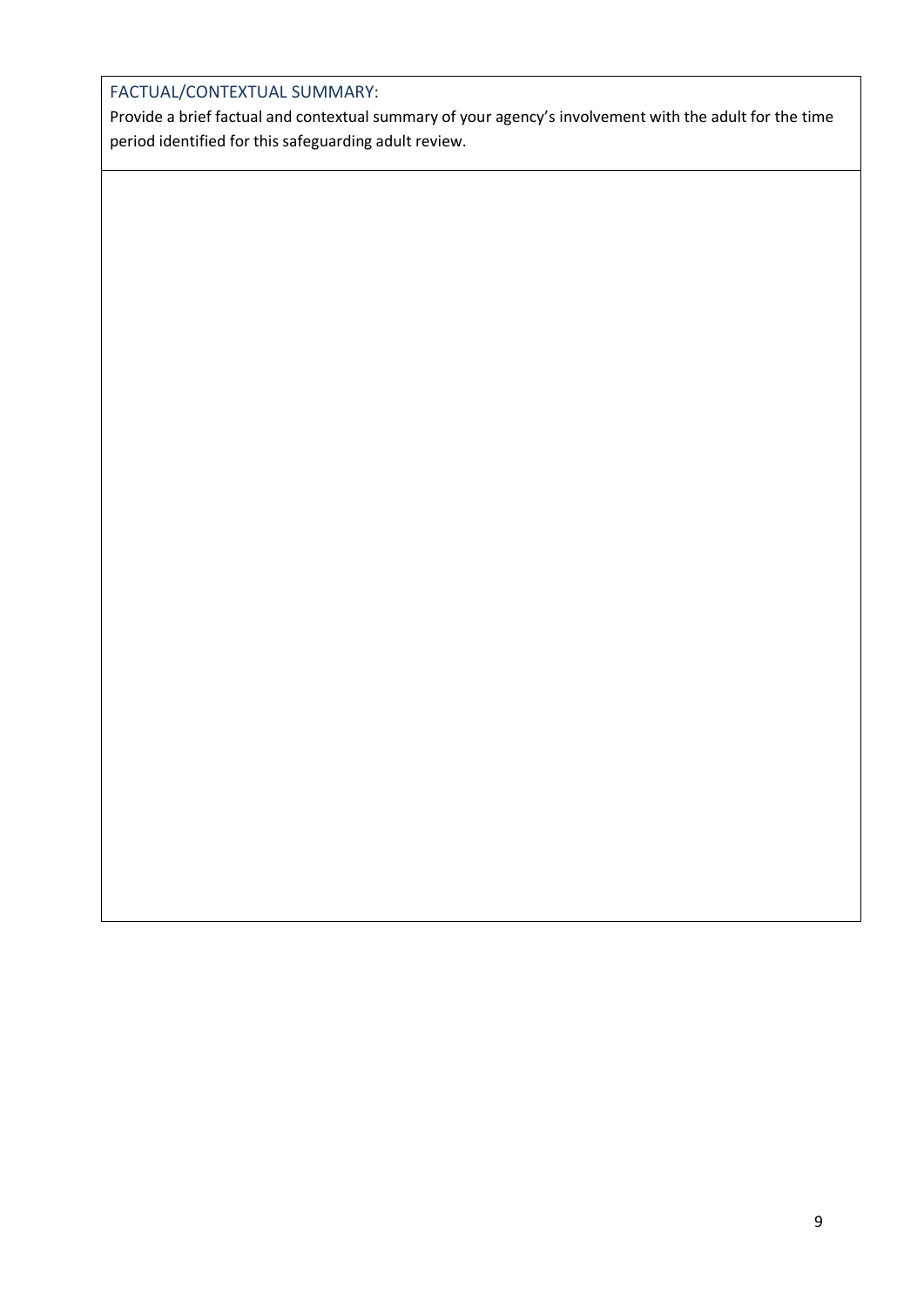#### CHRONOLOGY OF AGENCY INVOLVEMENT:

Construct a comprehensive chronology of involvement by your agency and/or professional(s) in contact with the relevant people over the period of time requested. Where abbreviations are used, please provide a glossary to explain them.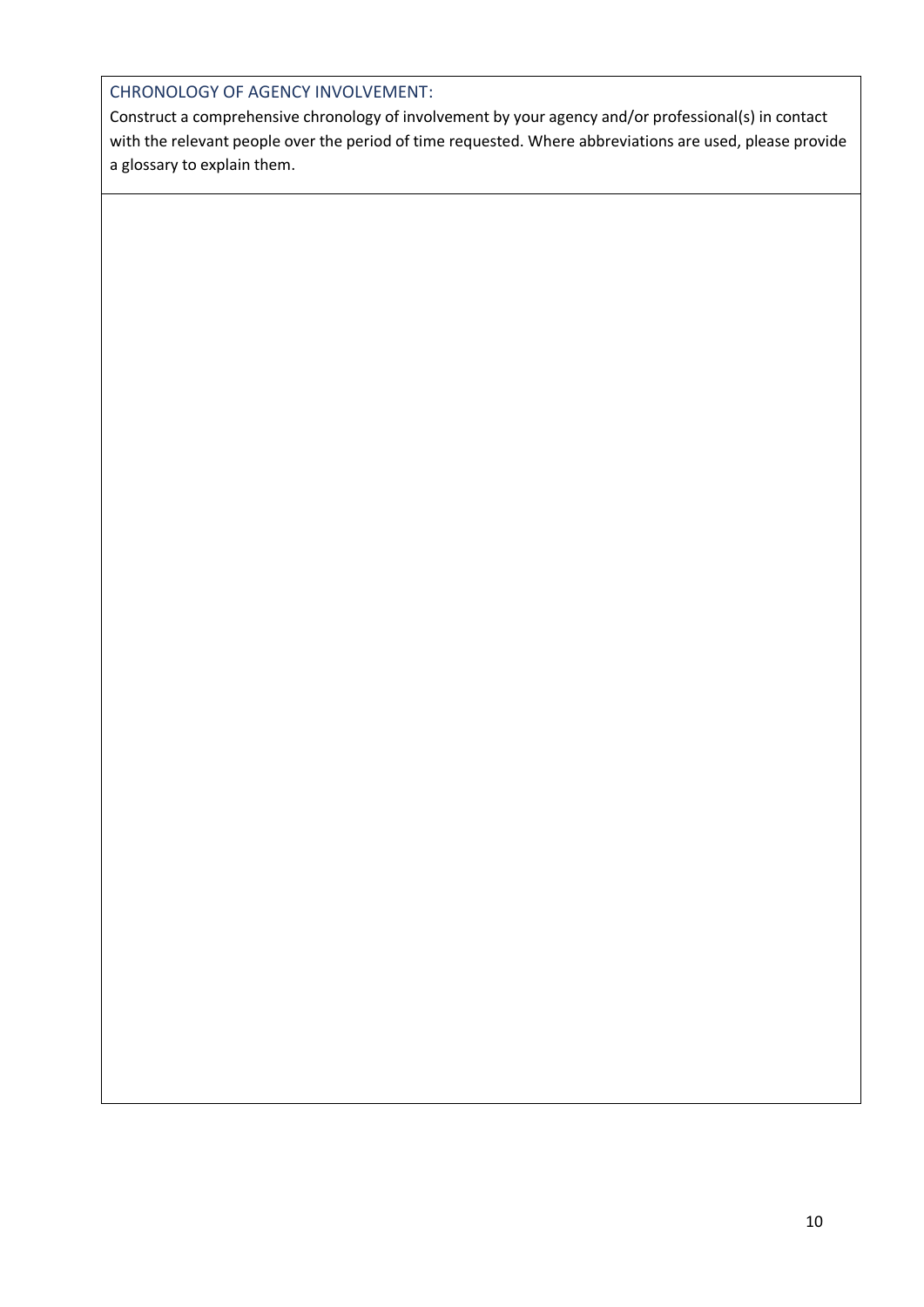#### ANALYSIS OF INVOLVEMENT:

The report author is expected to rigorously analyse the involvement of their agency. Consider the events that occurred, the decisions made, and the actions taken or not. Where judgements were made, or actions taken, which indicate that practice or management could be improved, try to get an understanding not only of what happened, but why. The Terms of Reference can be referred to as headings to analyse practice against. Facts should not be stated without their origin.

Areas to consider might include:

- Were practitioners sensitive to the needs of the adult at risk in their work, knowledgeable about the potential indicators of abuse or neglect, and about what to do if they had a concern about an adult at risk?
- Did the agency have in place policies and procedures for safeguarding adults and acting on concerns about abuse or neglect?
- What were the key relevant points/opportunities for assessment and decision making in the case in relation to the adult? Do assessments and decisions appear to have been reached in an informed and professional way?
- Did action accord with assessments and decisions made? Were appropriate services offered/provided or relevant enquiries made in the light of assessments?
- Where relevant were appropriate care plans in place, reviewing processes complied with and how did they involve relevant risk assessment in protecting the vulnerable adult?
- Were more senior managers or other agencies and professionals, involved at points they should have been?
- Was the work in this case consistent with agency policy and procedures for safeguarding adults, and wider professional standards?
- Was mental capacity considered and any formal Mental Capacity Assessment recorded?
- Was practice sensitive to the racial, cultural, linguistic and religious identity of the adult? Cite ethnicity and culture of the vulnerable adult and the relevance of this to provide an exploration.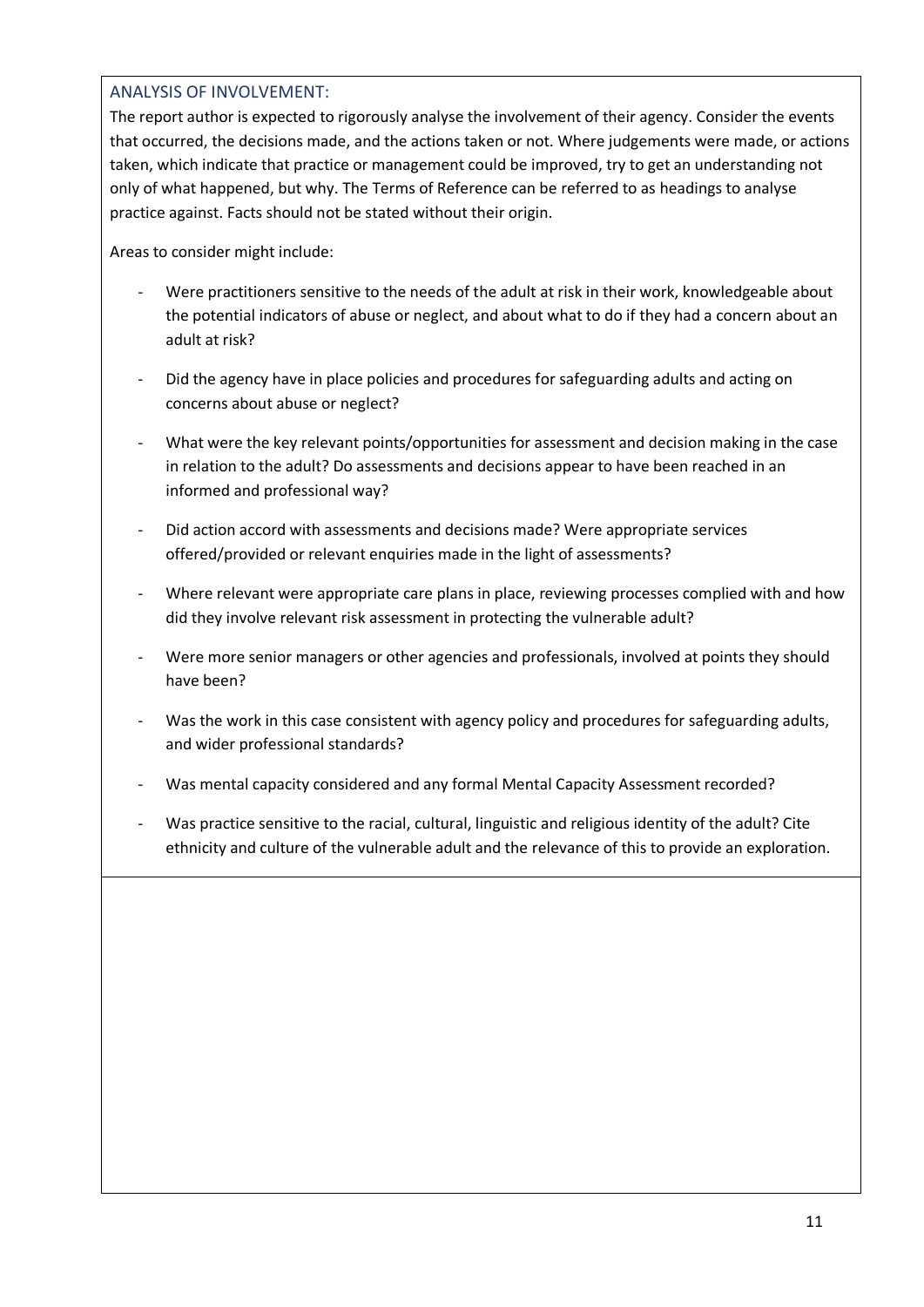The Review Report will usually be shared with the person concerned or family members involved. Is there anything in this report that cannot be shared with the person concerned or family members involved? Click or tap here to enter text.

**Please return completed summary to** [insert Independent Reviewers contact details] or [LSABadmin@lambeth.gov.uk](mailto:LSABadmin@lambeth.gov.uk) (Please ensure this is done securely).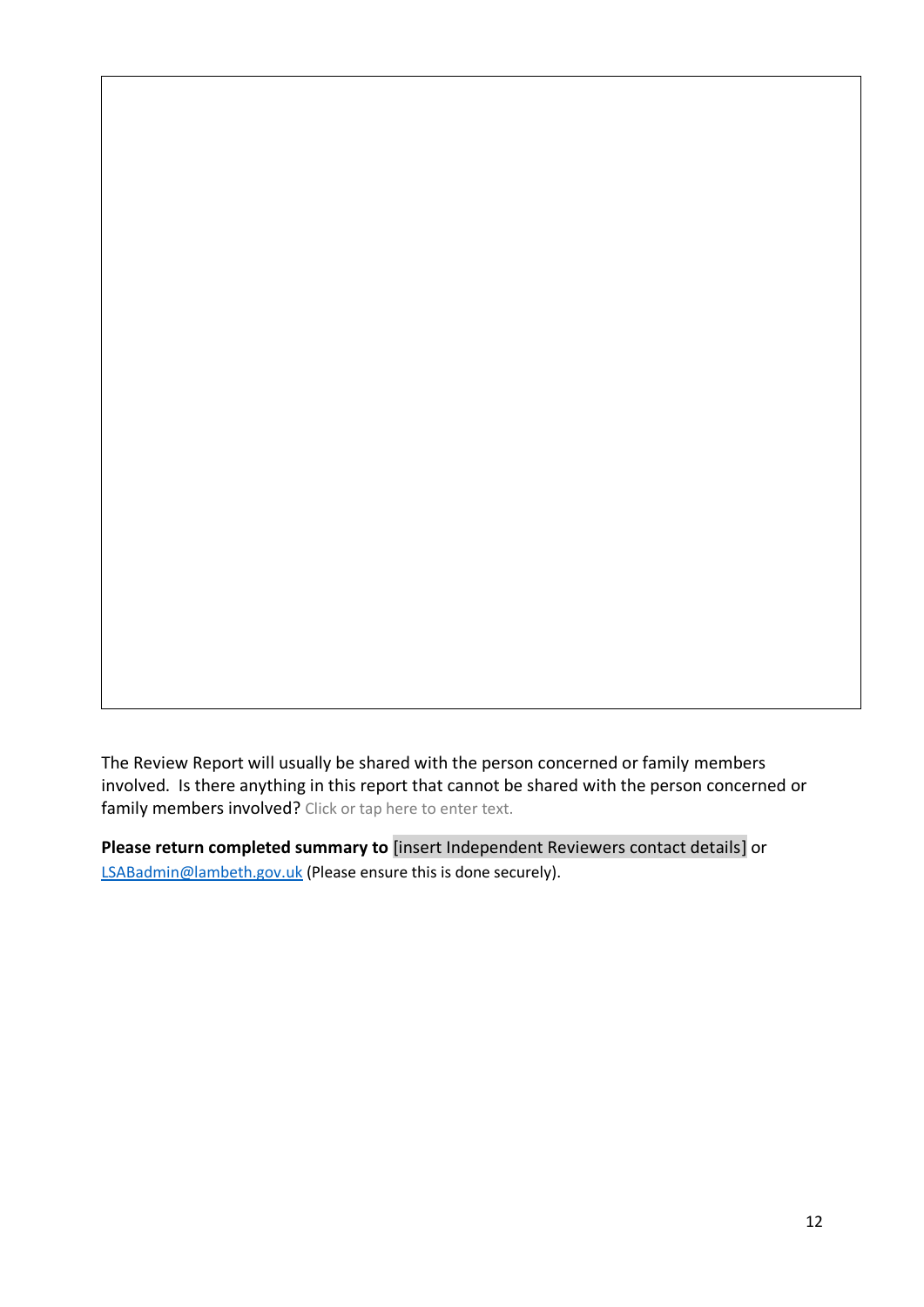#### Appendix Four: SAR Methodology Processes

The below summarises the key features, processes and advantages and disadvantages of selected methodologies. SAR Sub-group members may direct reviewers to use a combination of these methodologies and draft a process accordingly.

<span id="page-12-0"></span>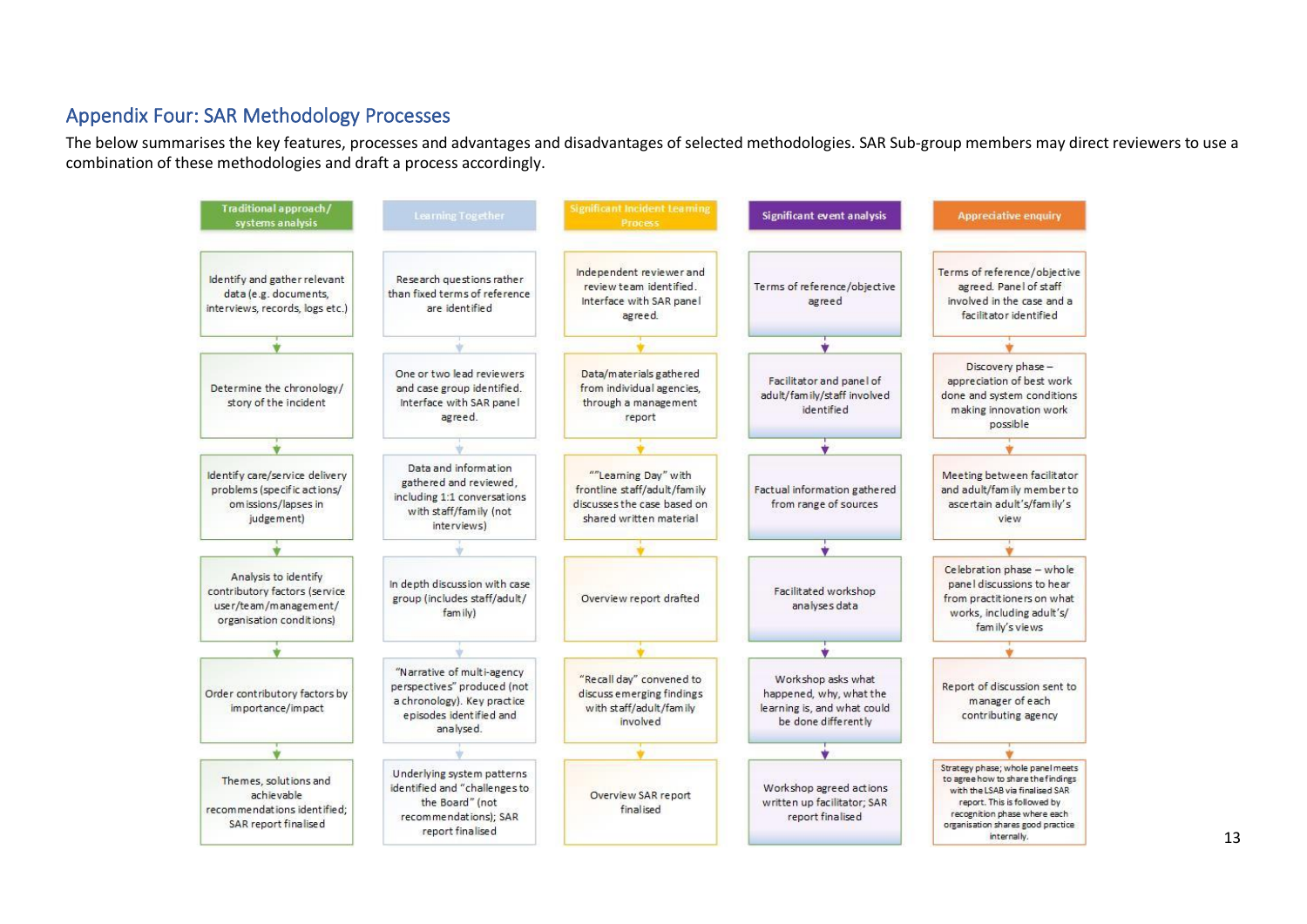| <b>Traditional approach</b><br>Α.                                                                                                                                                                                                                                                                                                                                                                                                                                                                                                              |                                                                                                                                                                                                                                                                                                                                                                                                                                                                                                          |  |  |
|------------------------------------------------------------------------------------------------------------------------------------------------------------------------------------------------------------------------------------------------------------------------------------------------------------------------------------------------------------------------------------------------------------------------------------------------------------------------------------------------------------------------------------------------|----------------------------------------------------------------------------------------------------------------------------------------------------------------------------------------------------------------------------------------------------------------------------------------------------------------------------------------------------------------------------------------------------------------------------------------------------------------------------------------------------------|--|--|
| This broadly follows a traditional model, with the appointment of a SAR panel, including<br>chair/independent reviewer and core membership which oversees progress. Combined IMRs and<br>chronologies can reveal patterns, missed opportunities, information-sharing, working together<br>This methodology is more likely to be applicable where there are demonstrably serious concerns<br>about the conduct of several agencies or inter-agency working and the case is likely to highlight<br>national lessons about safeguarding practice. |                                                                                                                                                                                                                                                                                                                                                                                                                                                                                                          |  |  |
| Ð<br>Tried and tested process which is<br>familiar to people, giving confidence<br>in the approach<br>$\oplus$<br>Useful where multi-agency<br>involvement has been long-term<br>Works well for complex and serious<br>incidents or high-profile cases                                                                                                                                                                                                                                                                                         | Overly bureaucratic and protracted,<br>there is potential that lessons learnt<br>will not be responsive to time<br>considerations. Does it get beyond<br>description to answering why things<br>happened the way they did?<br>Costs may not justify the outcome<br>Can preclude direct contact with the<br>frontline practitioners; contact with<br>those involved in the case may be<br>done on a single agency basis,<br>missing opportunities to maximise<br>learning<br>Can be perceived as punitive |  |  |

| Β.                                                                                                                                                                                                                                                                                                                                                    | Systemic approach - learning together                                                          |                                      |                                                                                              |  |
|-------------------------------------------------------------------------------------------------------------------------------------------------------------------------------------------------------------------------------------------------------------------------------------------------------------------------------------------------------|------------------------------------------------------------------------------------------------|--------------------------------------|----------------------------------------------------------------------------------------------|--|
| This approach looks for patterns and for factors that promote good practice or create<br>unsafe working environments. There is a focus on structured reflection with those<br>involved rather than management reports. This approach aims to create an integrated<br>narrative with no chronology.<br><b>Available models: SCIE Learning Together</b> |                                                                                                |                                      |                                                                                              |  |
|                                                                                                                                                                                                                                                                                                                                                       | Less distance between the reviewers<br>and the reviewed<br>Less dependent on a single reviewer |                                      | Approach may result in reduced<br>single agency ownership of<br>learning/actions.            |  |
|                                                                                                                                                                                                                                                                                                                                                       | and reduced burden on individual<br>agencies to produce management<br>reviews                  |                                      | Challenge of managing the process<br>with large numbers of<br>professionals/family involved  |  |
| $\oplus$                                                                                                                                                                                                                                                                                                                                              | Analysis from a team reviewers and<br>case group may provide more<br>balanced view             | $\left(\rightleftharpoondown\right)$ | Cost involved to train in-house<br>reviewers or commission SCIE<br>reviewers                 |  |
|                                                                                                                                                                                                                                                                                                                                                       | Staff and volunteers participate full<br>to provide information and test<br>findings           |                                      | Demanding of professionals' time,<br>who have may have to spend a lot of<br>time in meetings |  |
|                                                                                                                                                                                                                                                                                                                                                       |                                                                                                |                                      | Very structured                                                                              |  |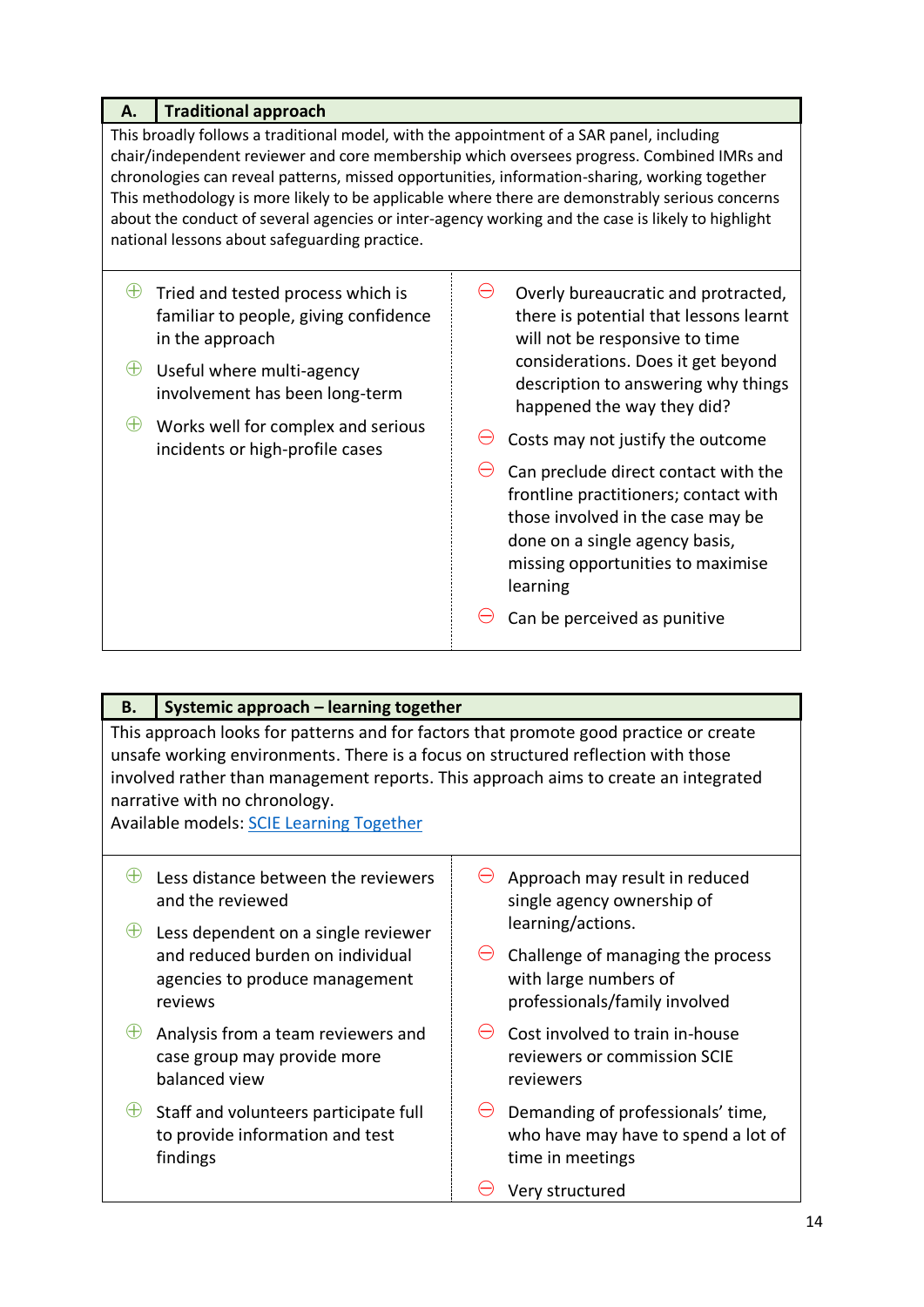| C.                                                                                                                                                                                                                                                                                    | <b>Significant Incident Learning Process (SILP)</b>                                                                     |  |                                                                                               |
|---------------------------------------------------------------------------------------------------------------------------------------------------------------------------------------------------------------------------------------------------------------------------------------|-------------------------------------------------------------------------------------------------------------------------|--|-----------------------------------------------------------------------------------------------|
| This approach has a focus on structured reflection around key themes drawn from<br>management reports, with learning events used to explore people's perspectives of<br>events, and analyses what happened and why.<br>Available models: Tudor, Significant Incident Learning Process |                                                                                                                         |  |                                                                                               |
| Ð<br>Ð                                                                                                                                                                                                                                                                                | Useful where key episodes can be<br>identified<br>Flexible process of reflection; may                                   |  | Cost involved to train in-house<br>reviewers or commission SILP<br>reviewers                  |
|                                                                                                                                                                                                                                                                                       | offer scope for taking a light-touch<br>approach                                                                        |  | Demanding of professionals' time,<br>who have may have to spend a lot of<br>time in meetings  |
|                                                                                                                                                                                                                                                                                       | Facilitates staff and family<br>participation in a structured way;<br>easier to manage large numbers of<br>participants |  | Has not been widely tried or tested,<br>nor gone through thorough academic<br>research/review |
|                                                                                                                                                                                                                                                                                       | Agency management reports may<br>better support single agency<br>ownership of learning/actions                          |  |                                                                                               |

#### **D. Significant Event Analysis**

This approach brings together managers and/or practitioners to consider significant events within a case and together analyse what went well and what could have been done differently, producing a joint action plan with recommendations for learning and development. Significant Event Analysis has been used for many years in the health service to analyse a significant event *'in a systematic and detailed way to ascertain what can be learnt by the overall quality of care and to indicate changes that might lead to future improvements.'* 

The approach begins with information gathering, collating as much information as possible from a broad range of sources, in order to inform a facilitate workshop to analyse the event.

Available models:

#### [NHS Education for Scotland and NPSA Significant Event Analysis](https://www.nes.scot.nhs.uk/media/346578/sea_-_full_guide_-_2011.pdf)

|          | Light-touch and cost-effective<br>approach; one workshop                                               | Lack of independent review team<br>may undermine                                  |
|----------|--------------------------------------------------------------------------------------------------------|-----------------------------------------------------------------------------------|
| Ð        | Yields quick learning                                                                                  | transparency/legitimacy                                                           |
| $\oplus$ | Full contribution of learning from<br>staff involved in the case, with shared<br>ownership of learning | Speed of review may reduce<br>opportunities for full consideration<br>of the case |
| $\oplus$ | Trained reviewers not required                                                                         | Not designed to involve the family                                                |
| $\oplus$ | May suit less complex cases - useful<br>for single episodes                                            |                                                                                   |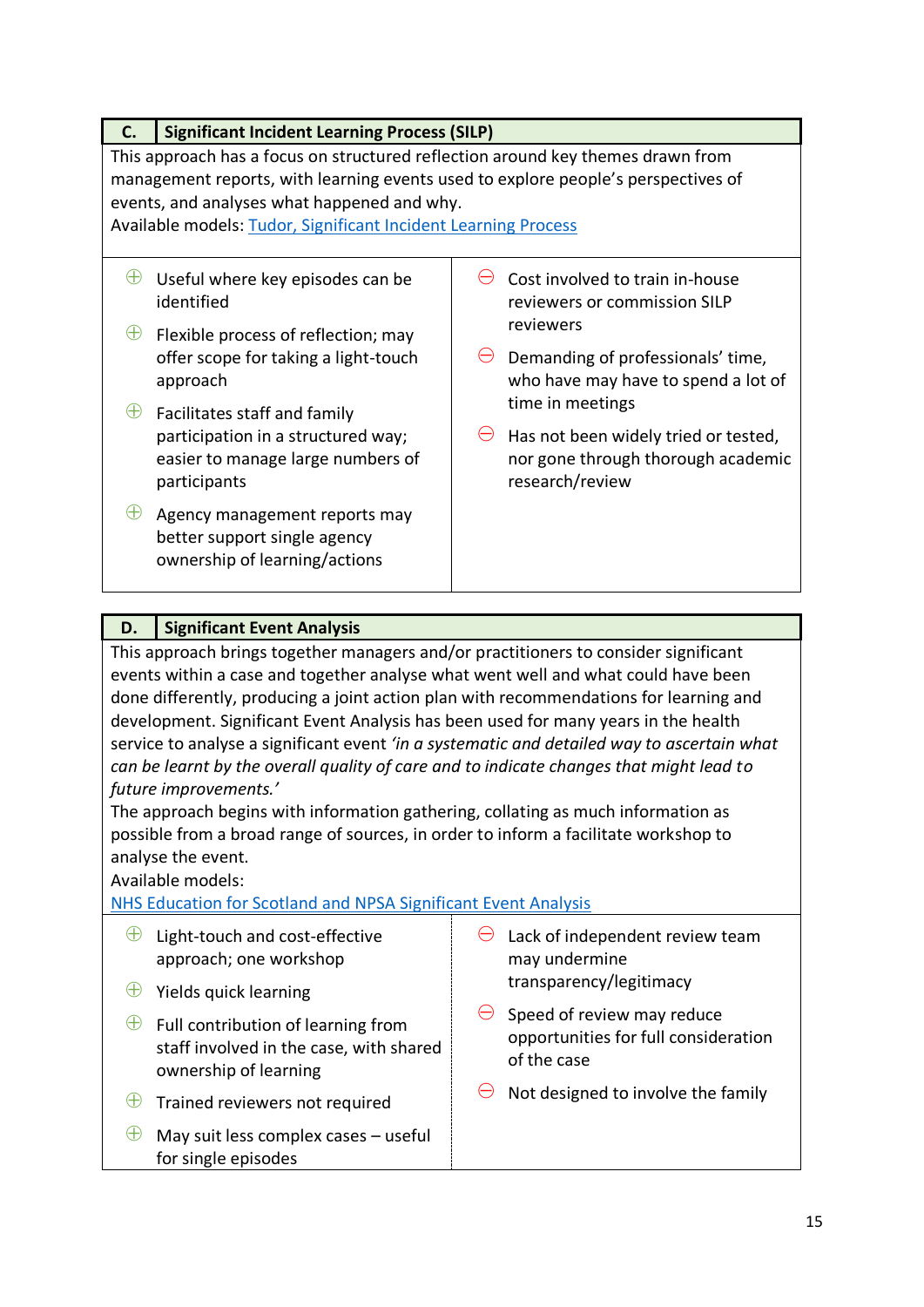| $\Theta$ Does not depend on independent |  |
|-----------------------------------------|--|
| reviewers                               |  |

| Е.                                                                                                                                                                                                                                                                                             | <b>Appreciative enquiry</b>                                                     |           |                                                                      |  |  |  |
|------------------------------------------------------------------------------------------------------------------------------------------------------------------------------------------------------------------------------------------------------------------------------------------------|---------------------------------------------------------------------------------|-----------|----------------------------------------------------------------------|--|--|--|
| This approach is panel led with a facilitator and aims to find out what went right and what<br>works in the system. This allows the panel to identify changes to make so that this<br>happens more often.<br>Available models: Julie Barnes A new model for learning from serious case reviews |                                                                                 |           |                                                                      |  |  |  |
| Œ                                                                                                                                                                                                                                                                                              | Timely, light-touch and cost-effective.<br>Process can be completed in 2-3 days | $\ominus$ | Not designed to cope with 'poor'<br>practice/systems 'failure' cases |  |  |  |
| $\oplus$                                                                                                                                                                                                                                                                                       | Useful to focus on good practice and<br>what is working well                    | $\ominus$ | Adult/family only involved via a<br>meeting                          |  |  |  |
|                                                                                                                                                                                                                                                                                                | Shared ownership of learning                                                    |           | Model not well developed or tested                                   |  |  |  |
|                                                                                                                                                                                                                                                                                                | Staff who worked on the case are<br>fully involved.                             |           | in safeguarding. Minimal guidance<br>available.                      |  |  |  |
| $\ominus$<br>Speed of review may impact on level<br>Well researched and reviewed<br>æ<br>of reflection<br>academic model.                                                                                                                                                                      |                                                                                 |           |                                                                      |  |  |  |
|                                                                                                                                                                                                                                                                                                |                                                                                 |           |                                                                      |  |  |  |

#### **F. Peer Review**

This approach encompasses a review by one or more people who know the area of business. It accords with self-regulation and sector-led reviews of practice. This can either be peers from within the same partnership or outside the partnership but within a specified region (e.g. Greater London). Peer review methods are used to maintain standards of quality, improve performance and provide credibility.

| Objective, independent perspective  | $\Theta$ Capacity issues may affect availability              |
|-------------------------------------|---------------------------------------------------------------|
| but with some local knowledge       | and responsiveness                                            |
| Trusted sources sharing common      | Potential to view peer reviews from                           |
| $\oplus$                            | $\ominus$                                                     |
| experiences                         | other LSAB Members as not                                     |
| Very cost effective                 | sufficiently independent, especially<br>in high profile cases |
| Arrangements can be reciprocal<br>Ð | Potential skills and experience issues                        |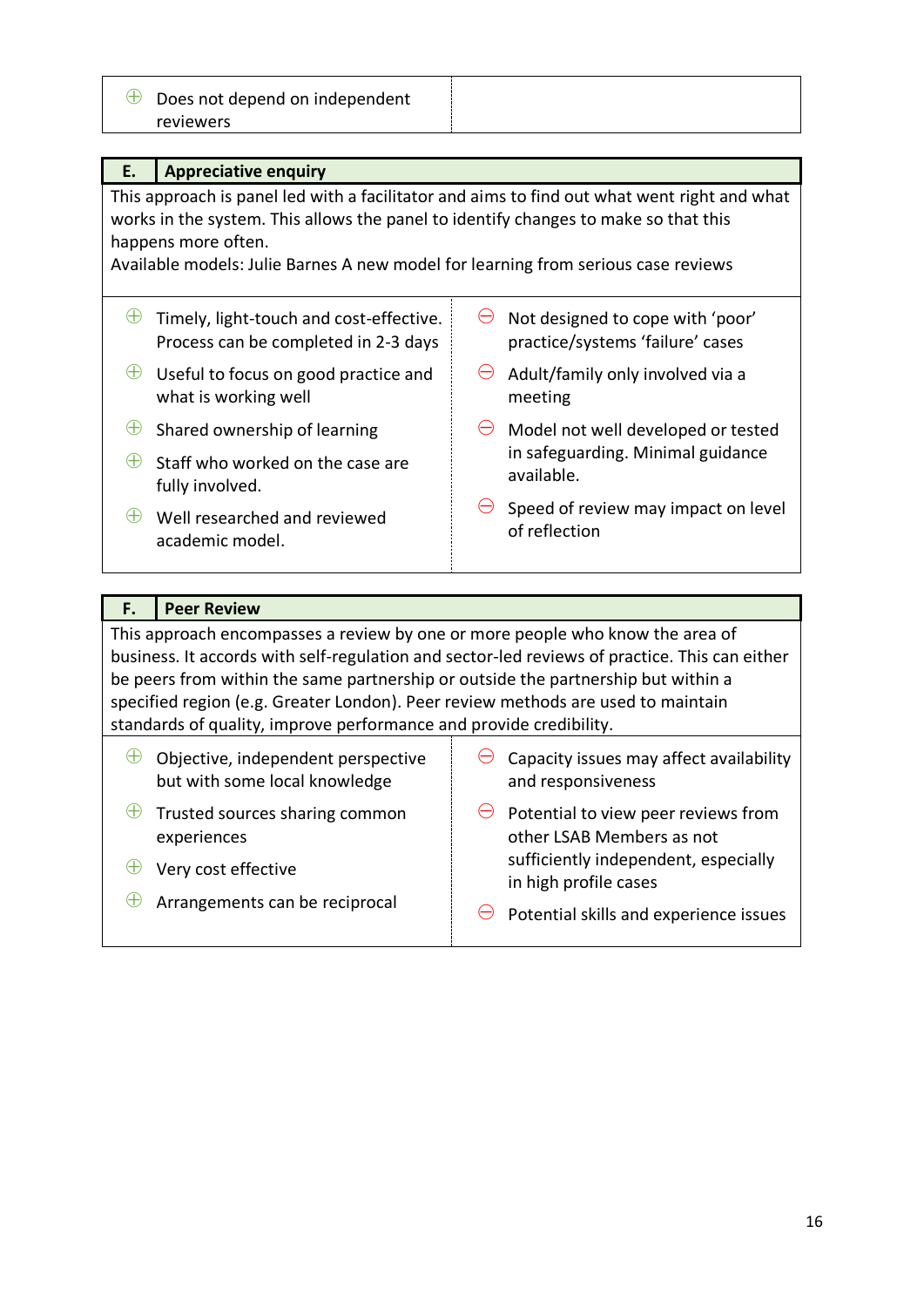**Process for helping SAR Subgroup identify most appropriate methodology:** Use this flowchart to help you identify the best methodologies for the case being considered. Remember - this is only a guide and a flexible approach to methodologies should be considered.

<span id="page-16-0"></span>

17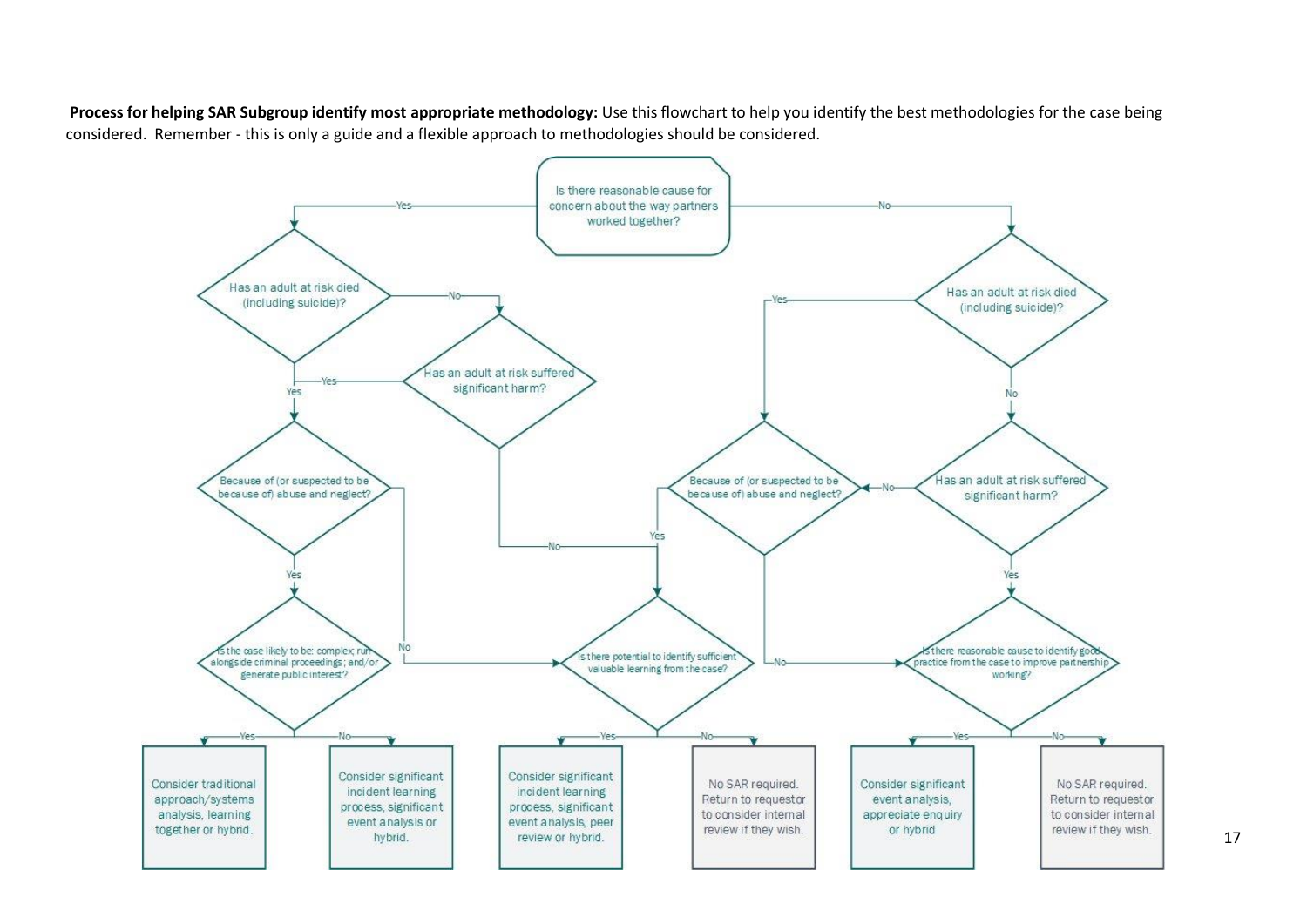#### **Lambeth LSAB Safeguarding Adults Review: code/ initials**

#### **Terms of Reference**

#### **Overarching aim and principles of the SAR**

The purpose and underpinning principles of this SAR are set out in section 2.10 of the London Multi-Agency Safeguarding Adults Policy and Procedures. All Lambeth Safeguarding Adult Board (LSAB) members and organisations involved in this SAR, and all SAR panel members, agree to work to these aims and underpinning principles. The SAR is about identifying lessons to be learned across the partnership and not about establishing blame or culpability. In doing so, the SAR will take a broad approach to identifying causation and will reflect the current realities of practice ("tell it like it is").

#### **Legislation**

Section 44 of the Care Act 2014 places a statutory requirement on the LSAB to commission and learn from SARs in specific circumstances, as laid out below, and confers the LSAB the power to commission a SAR into any other case:

*'A review of a case involving an adult in its area with needs for care and support (whether or not the local authority has been meeting any of those needs) if –*

- *a) there is reasonable cause for concern about how the SA(P)B, members of it or other persons with relevant functions worked together to safeguard the adult, and*
- *b) the adult had died, and the SA(P)B knows or suspects that the death resulted from abuse or neglect…, or*
- *c) the adult is still alive, and the SA (P)B knows or suspects that the adult has experienced serious abuse or neglect.*

*…Each member of the SA (P)B must co-operate in and contribute to the carrying out of a review under this section with a view to –*

- *a) identifying the lessons to be learnt from the adult's case, and*
- *b) applying those lessons to future cases.*

#### **Governance and accountability**

This SAR will be conducted in accordance with requirements set out in:

- [Care Act 2014](http://www.google.co.uk/url?sa=t&rct=j&q=&esrc=s&source=web&cd=1&cad=rja&uact=8&ved=0CDsQFjAAahUKEwjCmuik4ofGAhXoS9sKHUqtAII&url=http%3A%2F%2Fwww.legislation.gov.uk%2Fukpga%2F2014%2F23%2Fcontents%2Fenacted&ei=8I95VcLiKOiX7QbK2oKQCA&usg=AFQjCNGllCcgtGuvyoz9W9GiHGj8PIT-KQ&sig2=AKBFcoXdTIfRCboc0nGT7A&bvm=bv.95277229,d.bGg) and [statutory guidance](https://www.gov.uk/government/uploads/system/uploads/attachment_data/file/366104/43380_23902777_Care_Act_Book.pdf) (DH 2014);
- [Safeguarding Adults Reviews under the Care Act: implementation support](http://www.scie.org.uk/care-act-2014/safeguarding-adults/reviews/) (SCIE 2015);
- [London Multi-Agency Safeguarding Adults Policy and Procedures](https://londonadass.org.uk/wp-content/uploads/2019/05/2019.04.23-Review-of-the-Multi-Agency-Adult-Safeguarding-policy-and-procedures-2019-final-1-1.pdf) (London ADASS 2019); and
- LSAB SAR sub-group Policy and Procedure (2020)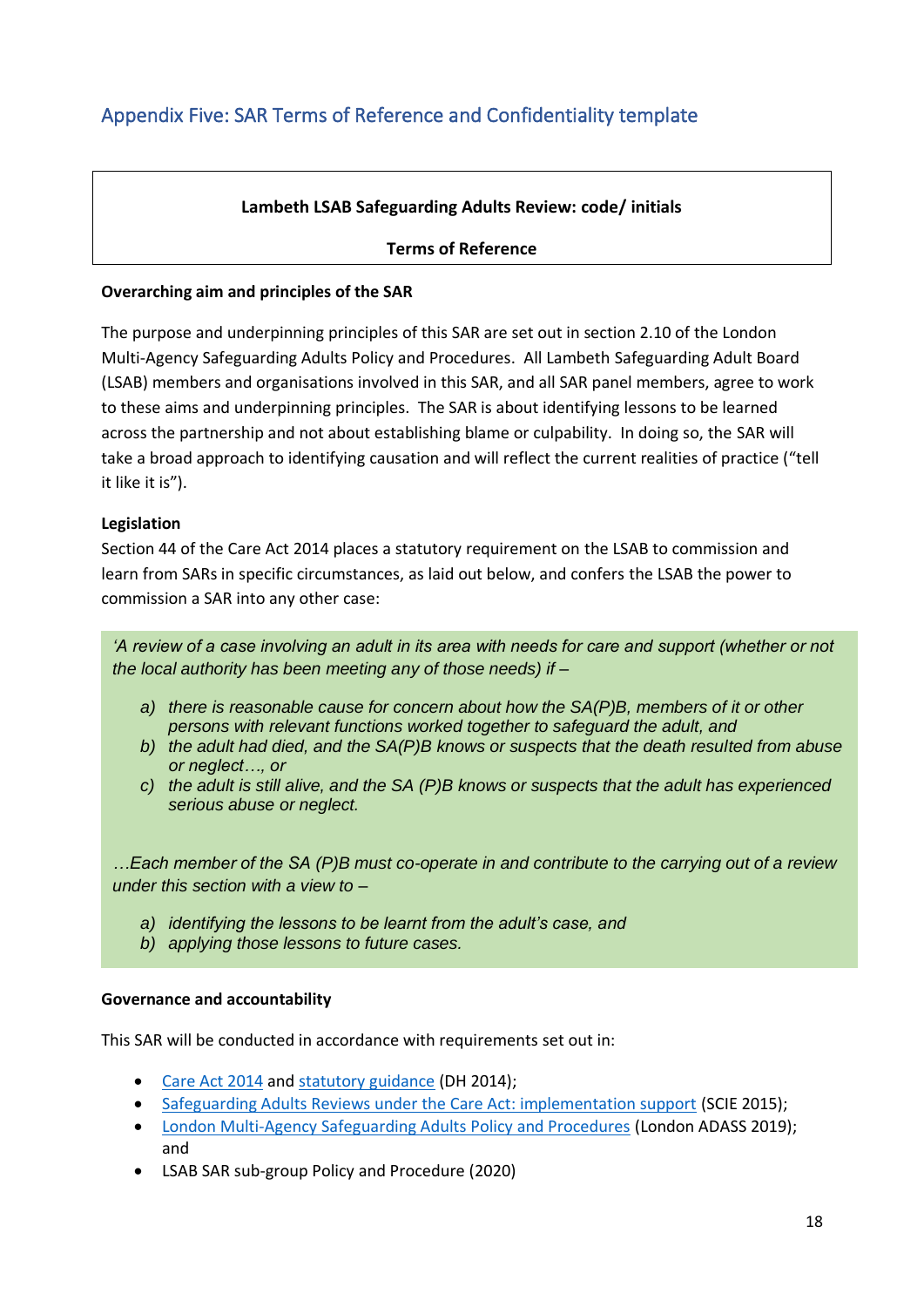As the accountable body responsible for its commissioning, the LSAB will receive updates on progress of this SAR at Board meetings or via offline written briefings as required.

#### **SAR subjects** *(redact before publishing)*

The summary of details of the subjects of this SAR are:

| <b>Name</b>                                       | <b>DOB</b> | <b>DOD</b> | Age | <b>Ethnicity</b> | Known and previous addresses |
|---------------------------------------------------|------------|------------|-----|------------------|------------------------------|
| (adult at risk)                                   |            |            |     |                  |                              |
| (source of risk)                                  |            |            |     |                  |                              |
| Brief summary of concerns that triggered this SAR |            |            |     |                  |                              |

#### **SAR methodology**

has been selected as the methodology for conducting this SAR. This methodology was selected because

#### **Specific areas of enquiry**

The SAR panel (and by extension all contributors) will consider and reflect on the following:

- 1.
- $\mathcal{L}$
- 3.
- 4.
- 5.

The SAR should cover the time period dd/mm/yyyy to dd/mm/yyyy.

#### **Timescales for completion**

This SAR will commence on dd/mm/yyyy and should complete within six months. However this may be affected by any criminal proceedings and the review may be suspended pending any court case and resumed when any trial is concluded. Everyone involved in the SAR process must be mindful of not jeopardising any criminal proceedings.

#### **Evidence and submissions to the SAR**

It has been agreed that the following organisations are to submit evidence to the SAR:

| Organisation | Nature of the evidence to be submitted | <b>Deadline</b> |
|--------------|----------------------------------------|-----------------|
|              |                                        |                 |
|              |                                        |                 |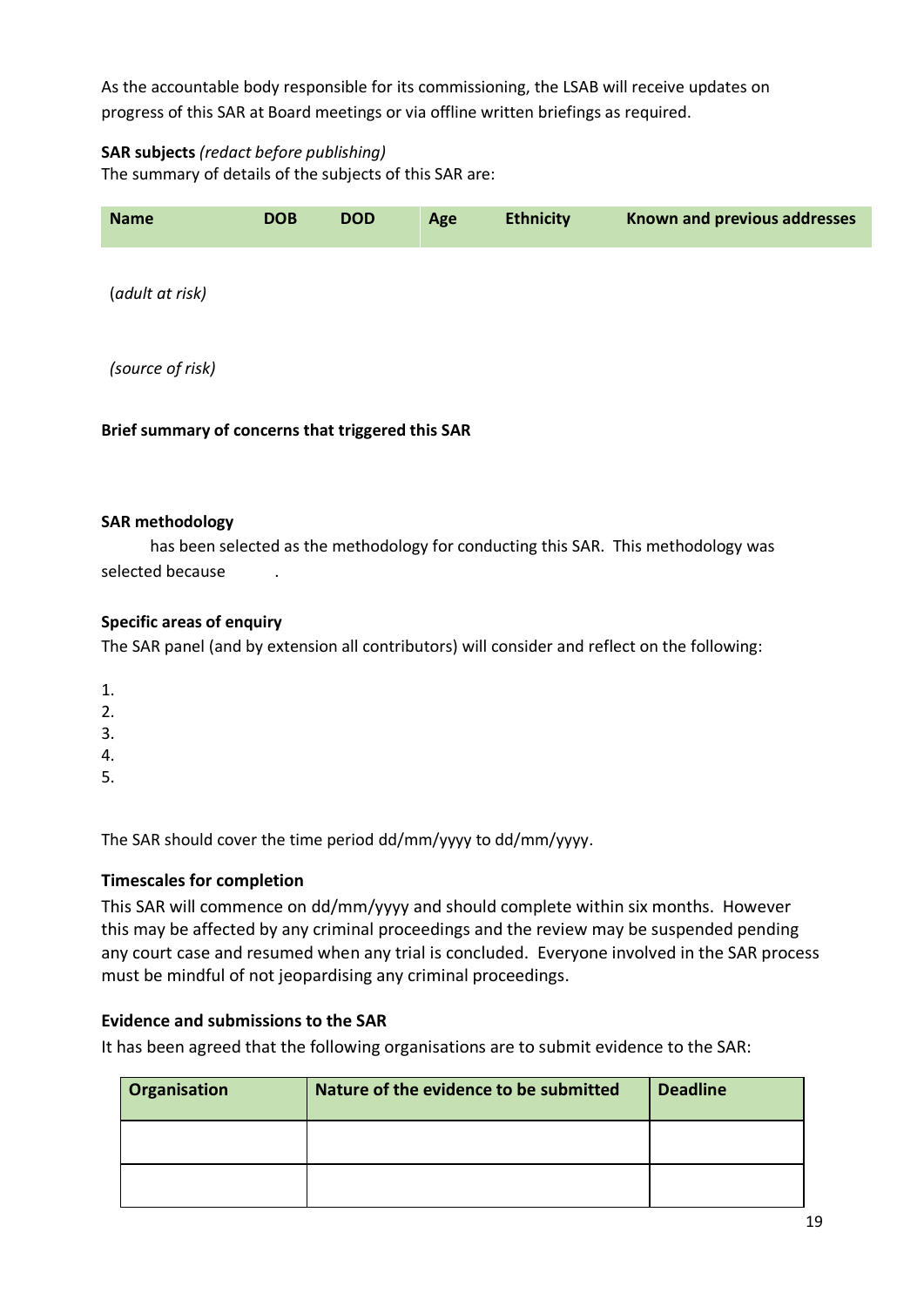#### **SAR report and publication**

has been appointed to author the SAR report, the content of which is to be in line with Section 11 of the LSAB SAR Policy and Procedure and the London Multi-Agency Safeguarding Adults Policy and Procedures. It must contain the transparency of analysis necessary for others to scrutinise the findings.

It is expected that an anonymised version of full SAR report or the executive summary will be published on LSAB [Website](https://www.lambethsab.org.uk/about-the-board#SARS) and submitted to the SCIE SAR Library unless there are exceptional circumstances meaning this would not be appropriate. On completion of the report, the SAR panel will recommend to LSAB how to publish the report, setting out clear reasons for the recommendation.

Timings for publication may be affected by any criminal proceedings and court case, and the SAR report may be held for publication until such time as the proceedings/ case has concluded it can be published. In the meantime, any lessons learned can be taken forward immediately.

#### **Involving and supporting the adult and family/ friends/ carers** *(redact before publishing)*

The review will seek to involve the adult at risk and family/ friends/ carers *(delete/ adapt as applicable)* in this SAR. The SAR chair has agreed with the adult at risk and family/ friends/ carers *(delete/ adapt as applicable)* that they would/ would not like to be involved.

| <b>Name</b> | <b>Connection to the</b><br>adult | Nature/timing of<br>involvement | <b>Support agreed</b> |
|-------------|-----------------------------------|---------------------------------|-----------------------|
|             |                                   |                                 |                       |
|             |                                   |                                 |                       |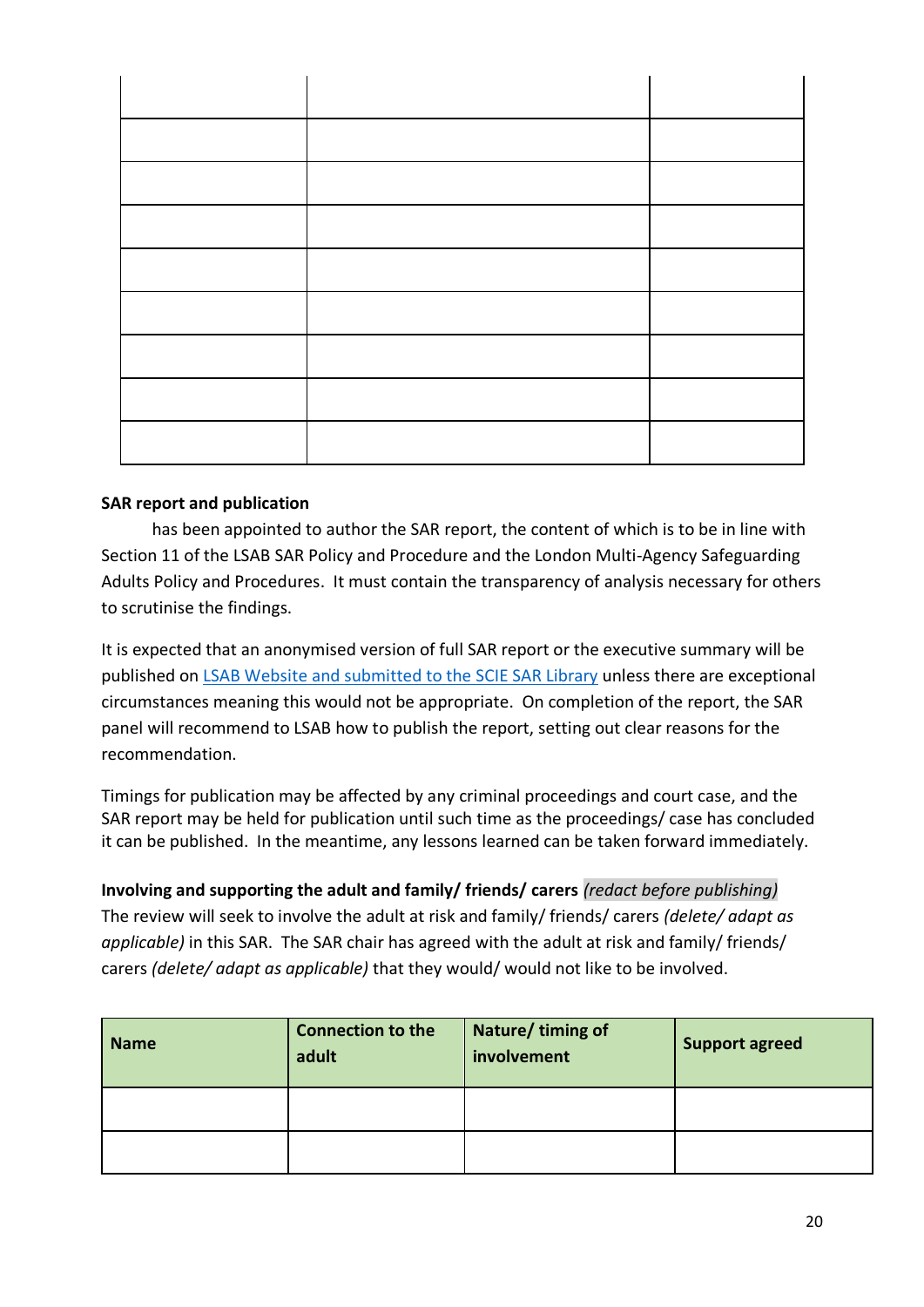The adult at risk and family/ friends/ carers *(delete/ adapt as applicable)* has indicated they would/ would not *(delete as applicable)* like to be kept informed of progress to extent.

#### **Involving and supporting key staff and volunteers**

The review will seek to hear the perspectives of all key staff and volunteers by .

The SAR panel member from each agency is responsible for identifying and notifying relevant staff and volunteers of this SAR and giving them the opportunity to share their views on the case.

The SAR panel member from each agency is responsible for ensuring relevant staff and volunteers are provided with a safe environment to discuss their feelings and offered emotional support where needed, including counselling or other therapeutic support.

#### **Disclosure and confidentiality**

Confidentiality should be maintained by all LSAB members and organisations involved in this SAR, in line with the confidentiality statement that forms part of these terms of reference.

However, the achievement of confidentiality must be balanced against the need for transparency and sharing of information in order for an effective SAR to be completed in the public interest, in line with Section 44 of the Care Act 2014, section 2.10 of the London Multi-Agency Safeguarding Adults Policy and Procedures.

All LSAB members and organisations involved in this SAR commit to co-operate in and contribute to this SAR, including sharing relevant information to support joint learning. Where it is suspected that critical information is not forthcoming, Lambeth SAB may use its powers under Section 45 of the Care Act to obtain the relevant information. The Chair of LAB and/or the SAR chair may wish to review an organisation's case records and internal reports personally, request additional records and relevant policies/ guidance, or meet with review participants.

Criminal proceedings may be running in parallel to this SAR, and in such cases all material received by the SAR panel must be disclosed to the police if and as requested.

The SAR author must consider with the family whether they would prefer anonymity for their relative within the SAR report and how they will be referred to.

#### **Communications and media strategy**

Communications advice will be provided to the Board in respect of a SAR and where appropriate the communications approach would be managed by Lambeth Council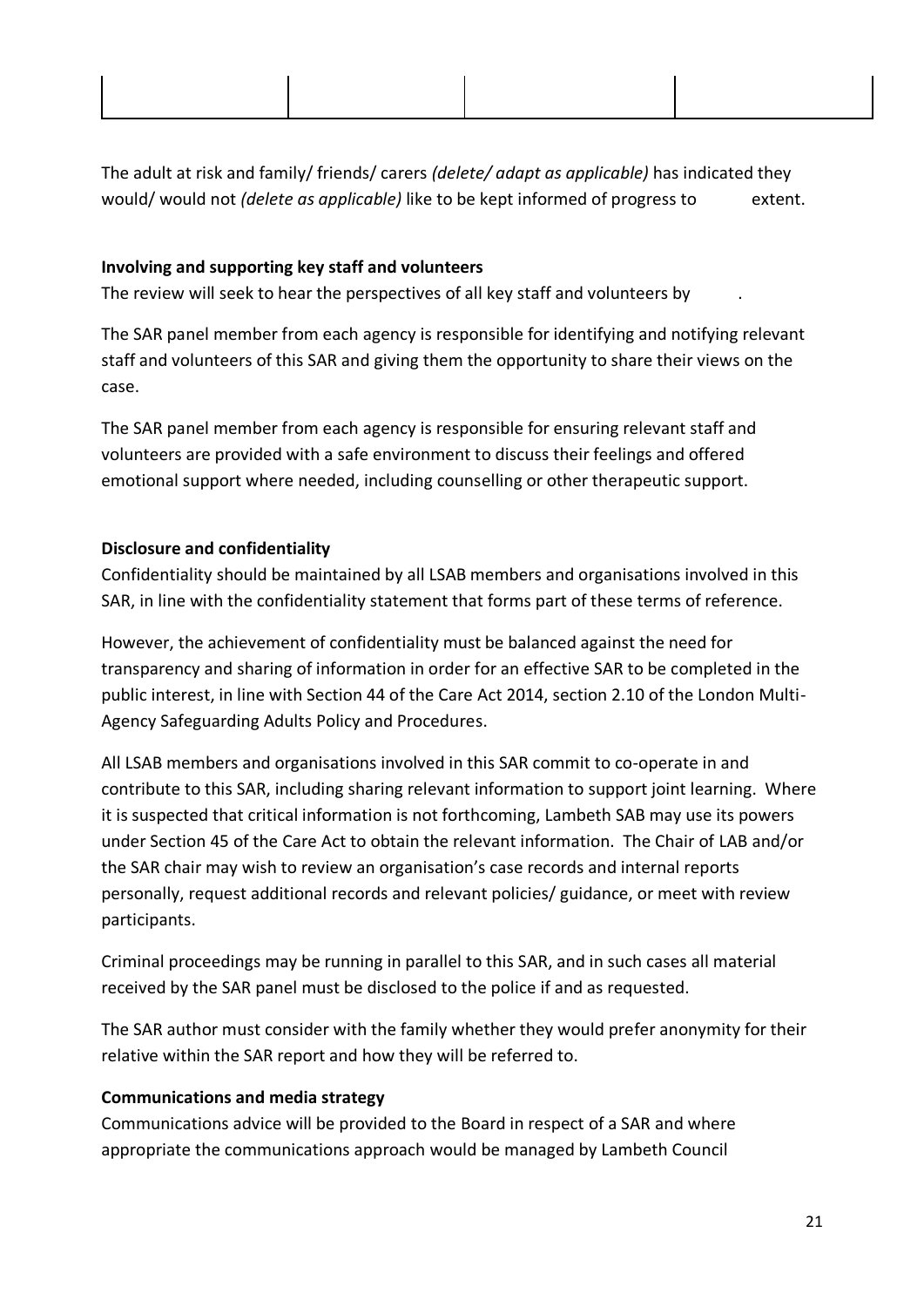communications department. All media queries will be referred to the Chair of The Board. For further detail please see Section 13 of the LSAB SAR Policy and Procedure.

#### **Legal advice**

Legal advice for the Board in respect of a SAR will be sought as required and if appropriate from the Lambeth Council legal department to ensure the SAR process and final report complies with legal requirements and safeguards all parties.

#### **Liaison with the police, criminal justice system and coroner**

There are no/ the following police or coroner's investigations ongoing linked to this case:

•

The SAR chair has agreed the following arrangements to link the review and ongoing investigations:

- •
- •
- •

The SAR chair will be responsible for ensuring appropriate ongoing liaison with the Crown Prosecution Service, Coroner and the Police as required.

#### **Links to parallel reviews**

The SAR panel has identified that this review links to no other/ the following other ongoing statutory reviews:

•

The SAR chair has agreed the following arrangements for dovetailing the reviews and reducing duplication:

- •
- •
- •

The SAR panel shall keep under review any links to other reviews of practice, such as domestic homicide reviews, serious incident reviews, children's Serious Case Reviews or a SAR being conducted by another LSAB.

#### **Funding and resourcing**

Funding of this SAR, arranged by the Board, will be sourced from the agencies which are involved.

#### **Review of Terms of Reference**

In the light of information that becomes apparent, these Terms of Reference will be subject to review. Amendments to the terms of reference may be proposed as the SAR progresses but must be approved by the Chair of the LSAB.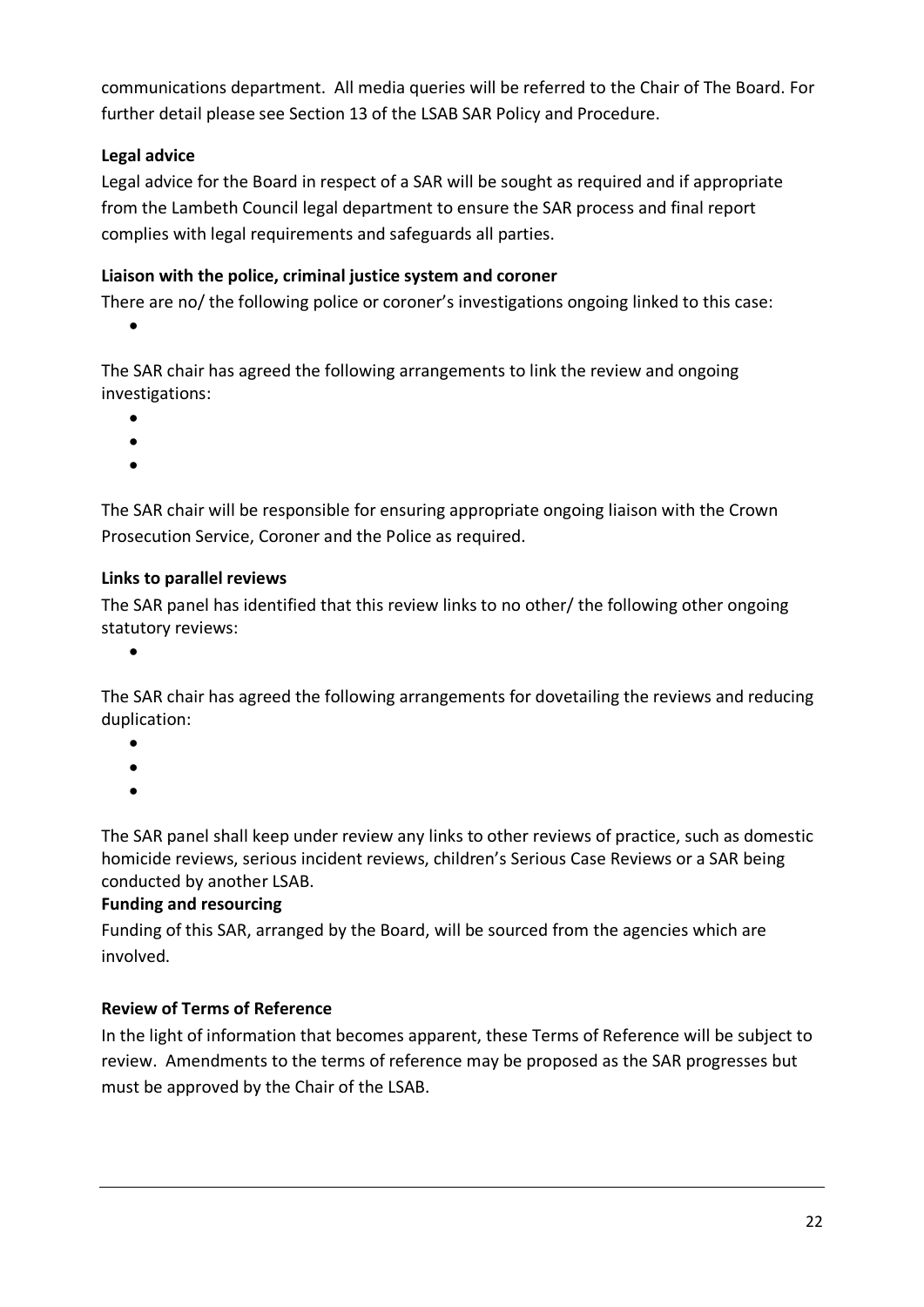## <span id="page-22-0"></span>Appendix Six: Confidentiality statement to be signed by independent SAR Reviewer

The following confidentiality statement is to be read and signed at the point an Independent Reviewer is commissioned to carry out a SAR.

**This SAR has been commissioned by the Lambeth Safeguarding Adults Board (LSAB). It remains the property of the Board and its Independent Chair and is not to be disclosed to anyone other than the Chair, officers working on the SAR and members of the SAR Subgroup. When complete, the Board will make decisions on publication and sharing the Review.**

**LSAB Safeguarding Adults Review: code/ initials**

I, the undersigned, confirm my understanding and acceptance of the following confidentiality requirements in relation to this SAR:

- All sensitive, personal and other information and documentation will be shared in the strictest confidence. It is expected that the duty of confidence will be maintained in line with the requirements of Data Protection legislation and local protocols for the sharing of information, including Caldicott requirements within health and social care.
- All information received or given (including all documentation and notes, whether in electronic or hard copy form) must be held securely and safely. All material relating to the review must be kept together in one place. This includes information stored electronically which will normally be supplied in protected form.
- Electronic data may only be stored on agency systems. Memory sticks or other portable devices must not be used for this purpose.
- All documentation should be marked 'Confidential' and may not be disclosed to others without the prior written consent of the Chair of the SAR Panel or the Chair of LSAB.
- All information discussed at any meetings as part of this review is and remains strictly confidential. It may not be discussed, disclosed or in any other way made available to other parties without the prior written consent of the Chair of the SAR Panel or the Chair of LSAB.
- The unauthorised disclosure of information outside of meetings, beyond that which has been agreed and recorded within the minutes of any meetings as part of this review,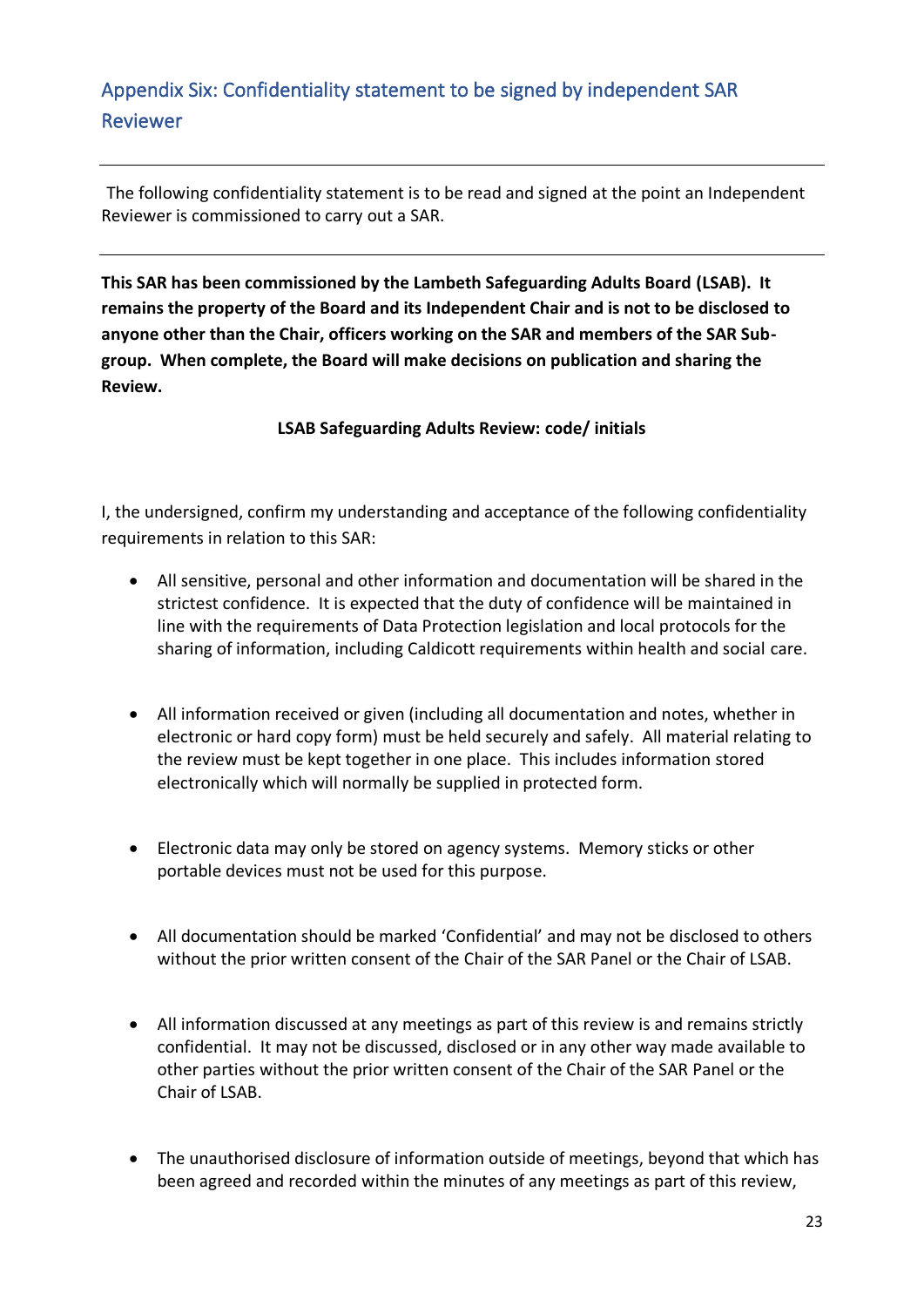may have legal consequences. It would be considered as a breach of the data subject(s)'s confidentiality and a breach of the confidentiality requirements of the agencies involved.

• All information and documentation supplied as part of the review is the property of LSAB. It remains the confidential property of the Board even when stored within agency systems. All materials must be returned to the Chair of LSAB on request, at the end of meetings, or at the end of the review process. Confirmation of secure destruction will be provided.

Advice on these requirements is available from the Chair of LSAB and the Chair of the SAR subgroup.

| Signed:                                 |  |
|-----------------------------------------|--|
| Name:                                   |  |
| <b>Role:</b>                            |  |
| <b>Organisation</b><br>(if applicable): |  |

**Date:**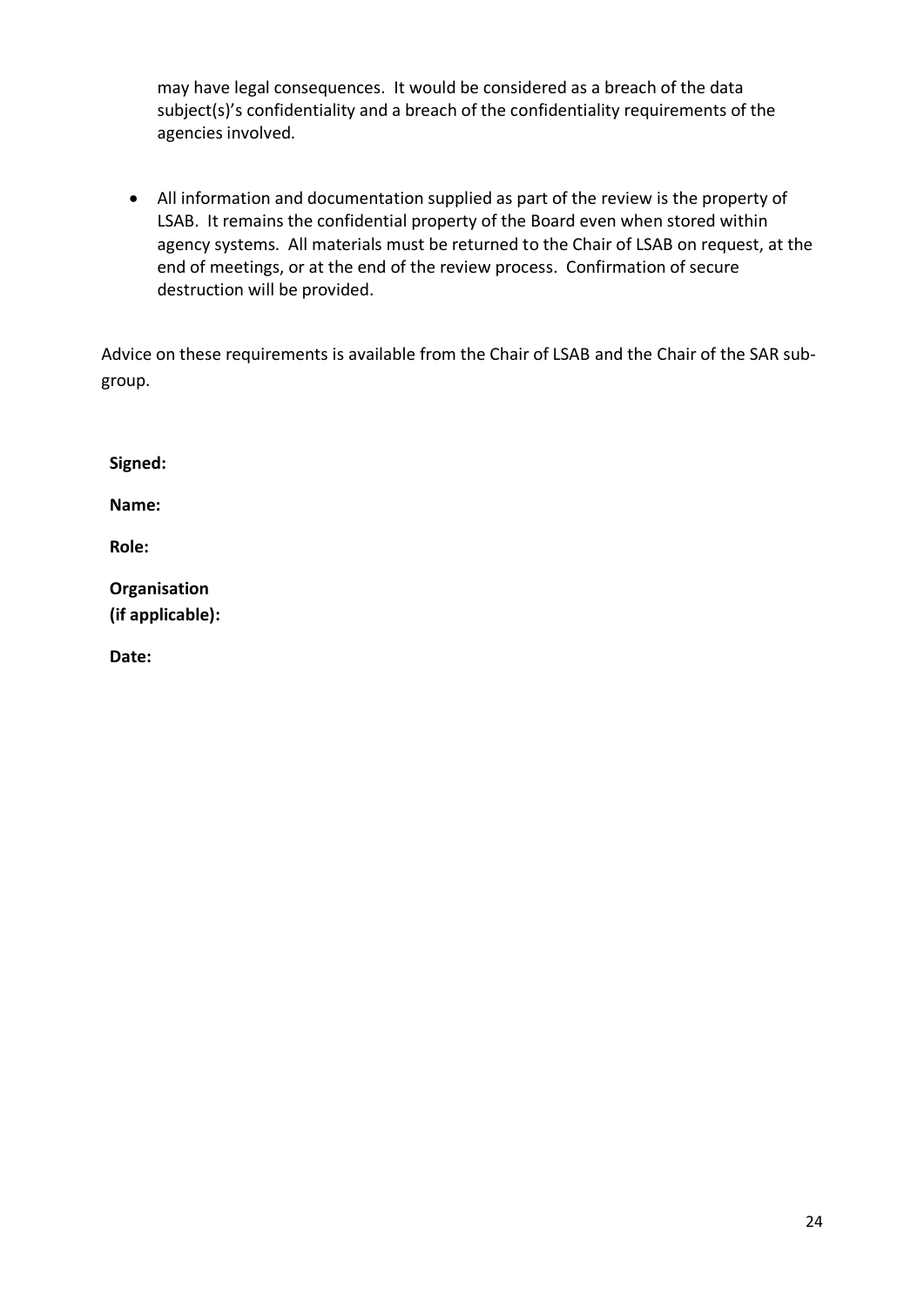#### <span id="page-24-0"></span>Appendix Seven: SAR report and action plan guidance and template

The SAR report must be delivered within timescales and according to the agreed terms of reference. The report must collate and analyse the information and evidence presented to the SAR process, highlight lessons learned and make practical recommendations on areas the safeguarding partnership should address to improve joint working and outcomes for adults and their families.

The report should:

- Provide a sound analysis of what happened, why and what action needs to be taken to prevent a reoccurrence, if possible;
- Include enough of the evidence, analysis and "working out" for the SAR subgroup and LSAB to scrutinise, critique and quality assure it;
- Be written in plain English; and
- Contain findings of practical value to organisations and professionals.

A template for the report and a LSAB action plan is provided overleaf. As with all such review reports the precise format that will be used depends on the features of the case and will be set in the terms of reference.

All contributing agencies or individuals will have the opportunity to ensure their information is fully and fairly represented in the report before it is presented to the Chair of LSAB for comment and then to the full Board for approval and action planning

The whole report or parts of it may be made available to partners and to CQC if appropriate. The overview report must contain an Executive Summary which will be made public on the [LSAB website](http://www.lambethsafeguarding.org.uk/) and the [annual](https://knowledgehub.local.gov.uk/) report .

The SAR subgroup may propose a multi-agency action plan to append to the report, for discussion by LSAB and which will be presented to each organisation for endorsement at senior level.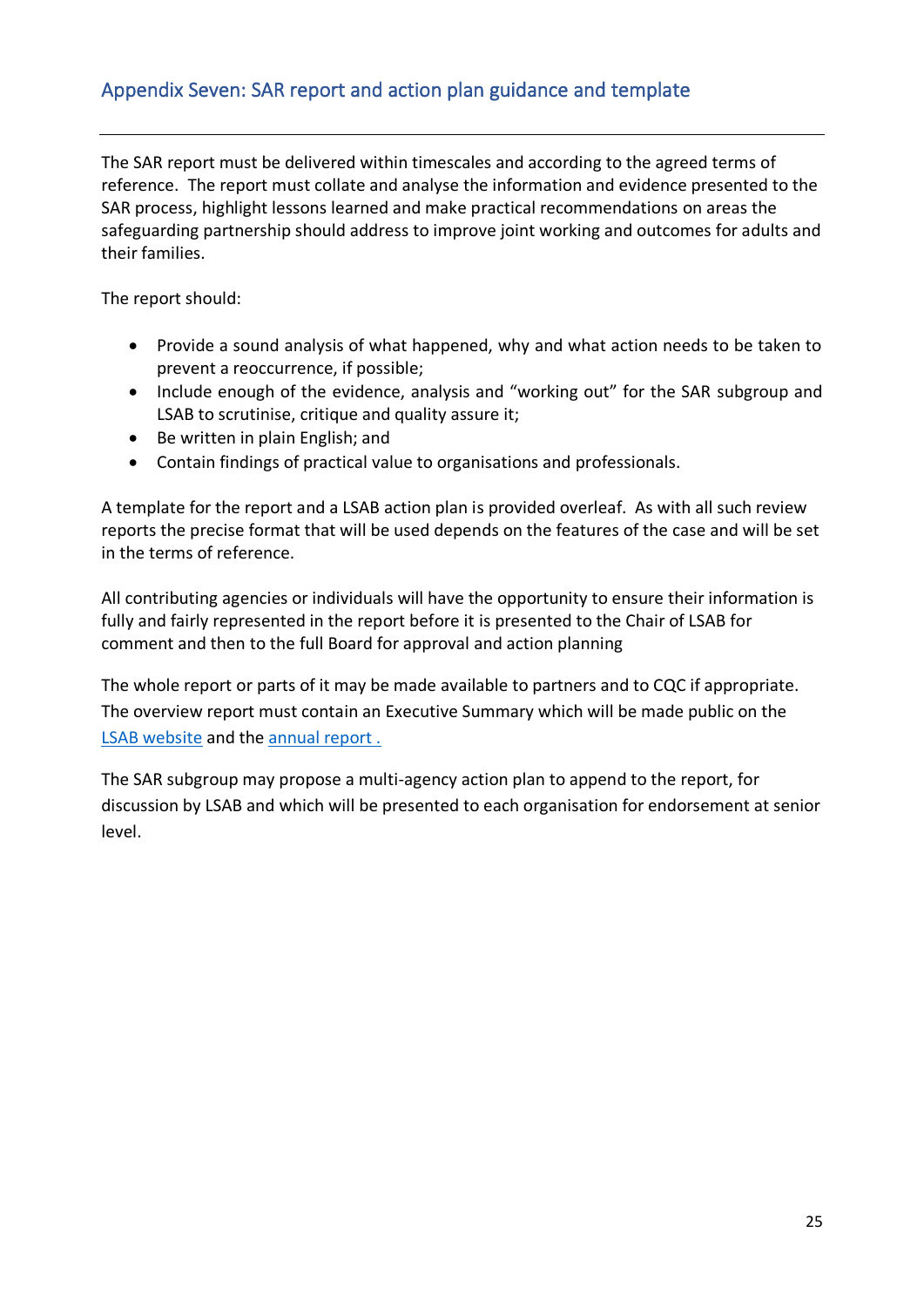#### **LAMBETH SAFEGUARDING ADULTS BOARD**

#### **SAFEGUARDING ADULTS REVIEW**

#### **REPORT**

**Adult at risk male/ female: code/ initials**

**Date of birth:** 

**Date of death/ Age at time of incident:** 

**Report author:** 

**Date of report:**

#### **1. Introduction**

*Give a summary of the aims of the report and the individual who is the subject of the review.*

*Clarify that the SAR has been conducted as a statutory review under Section 44 of the Care Act, as agreed by the LSAB. Set out that this SAR has been undertaken in line with the London Multi-Agency Safeguarding Adults Policy and Procedures and with LSAB's SAR Policy and Procedure.*

*Clarify that the SAR is not intended to reinvestigate the case or apportion blame, but to learn lessons and make recommendations to improve practice, procedures and systems and ultimate improve the safeguarding and wellbeing of adults in the future.* 

#### **2. The circumstances that led to a SAR being undertaken in this case.**

*Provide a brief and anonymous overview of the specific individual circumstances that led to a SAR being undertaken for this case.*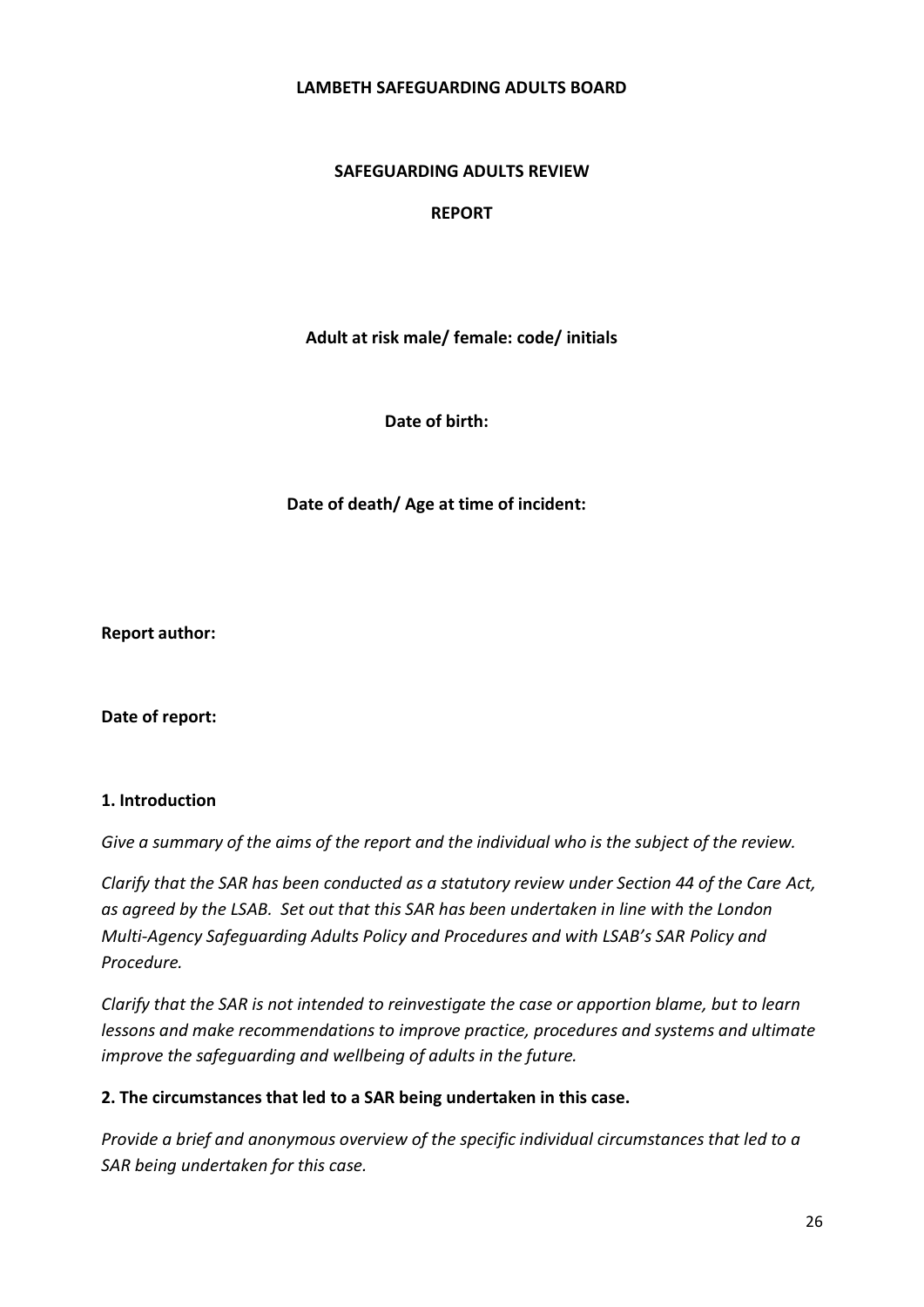*Provide reasons for conducting the review and what SAR criteria were met (or if the criteria were not met the reason for conducting the review).*

*State decision and date to hold the SAR.* 

#### **3. Terms of reference**

*State when the SAR commenced, details of the commissioner (usually independent chair of LSAB), SAR panel members, and the report author.*

*State the dates the SAR panel met and agreed terms of reference for the SAR (this can be added as an appendix).* 

*List contributors to the review and the nature of their contributions (e.g. management report by social care, serious incident report from health agency, interview with staff members, etc.) Cite contribution of family members and any others. Include any communication with CQC or Government Office. Set out how the involvement of staff and the adult/ family/ friends/ carers was facilitated and supported (e.g. advocacy).*

*Identify the key issues within the SAR. Comment upon the quality of the evidence supplied and whether any action was required. Provide an explanation for any delay in completing the SAR in relation to the SAR framework and terms of reference.* 

#### **4. Case summary: the facts**

*Provide a brief case summary including details of the incident, kind of maltreatment, who was believed responsible for the abuse. This should include:*

- *A pictorial display of the adult at risk's relationship to family members, extended family and household and any care services provided. Details provided should be brief and anonymous (as appropriate).*
- *An integrated chronology or narrative of agency involvement with the adult at risk, family/ carer on the part of all relevant organisations, professionals and others who have contributed to the review process. Note specifically in the chronology/ narrative each occasion on which the adult at risk was seen and the adult at risk's views and wishes sought or expressed.*
- *An overview that summarises what relevant information was known to the agencies and professionals involved about the carers, any perpetrator and the home circumstances of the adult at risk.*

#### **5. Analysis & Findings**

*Look at how and why events occurred, decisions were made and actions taken or not taken. Explain how events and conditions had looked to professionals at the time of the incident and in the period leading up to it. Explore the range of contributory factors and systems conditions that played a part in causing the abuse or neglect.*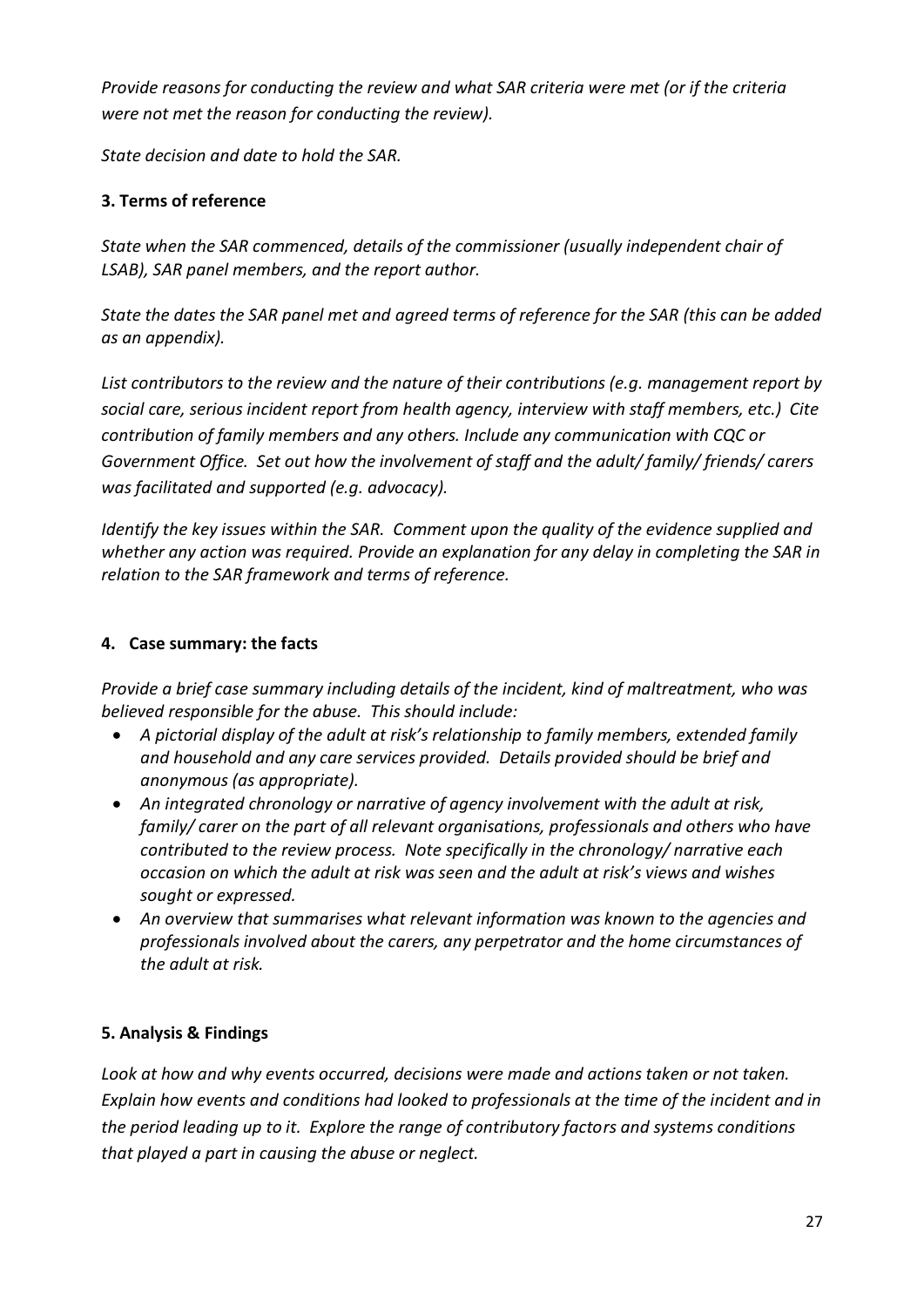*Consider whether different decisions or actions may have led to an alternative course of events. Consider how system conditions would have needed to be different to facilitate the different actions or decisions that would have been required.*

*Highlight any examples of good practice.*

#### **6. Conclusions and recommendations**

*Summarise, in the opinion of the SAR Panel, what the key themes and patterns in the system arising from the SAR are and what lessons can be drawn from the case.* 

*Translate the lessons into recommendations for areas LSAB should address to improve partnership working and outcomes for adult at risk at their families.* 

*Recommendations should be few in number, focused and specific, and capable of being translated into an achievable action plan (think SMART/CLEAR). Views on how the recommendations can be translated into action can be included. Consideration should be given to the resources required to implement the recommendations such as cost.* 

#### *Recommendations should be divided into:*

- *Review – practice that should already be happening*
- *New – actions that need to be introduced and implemented.*

*Whilst focus should be on multi-agency learning, recommendations may also be made to individual organisations where this is appropriate.* 

*If there are lessons for national, as well as local, policy and practice these should also be highlighted.*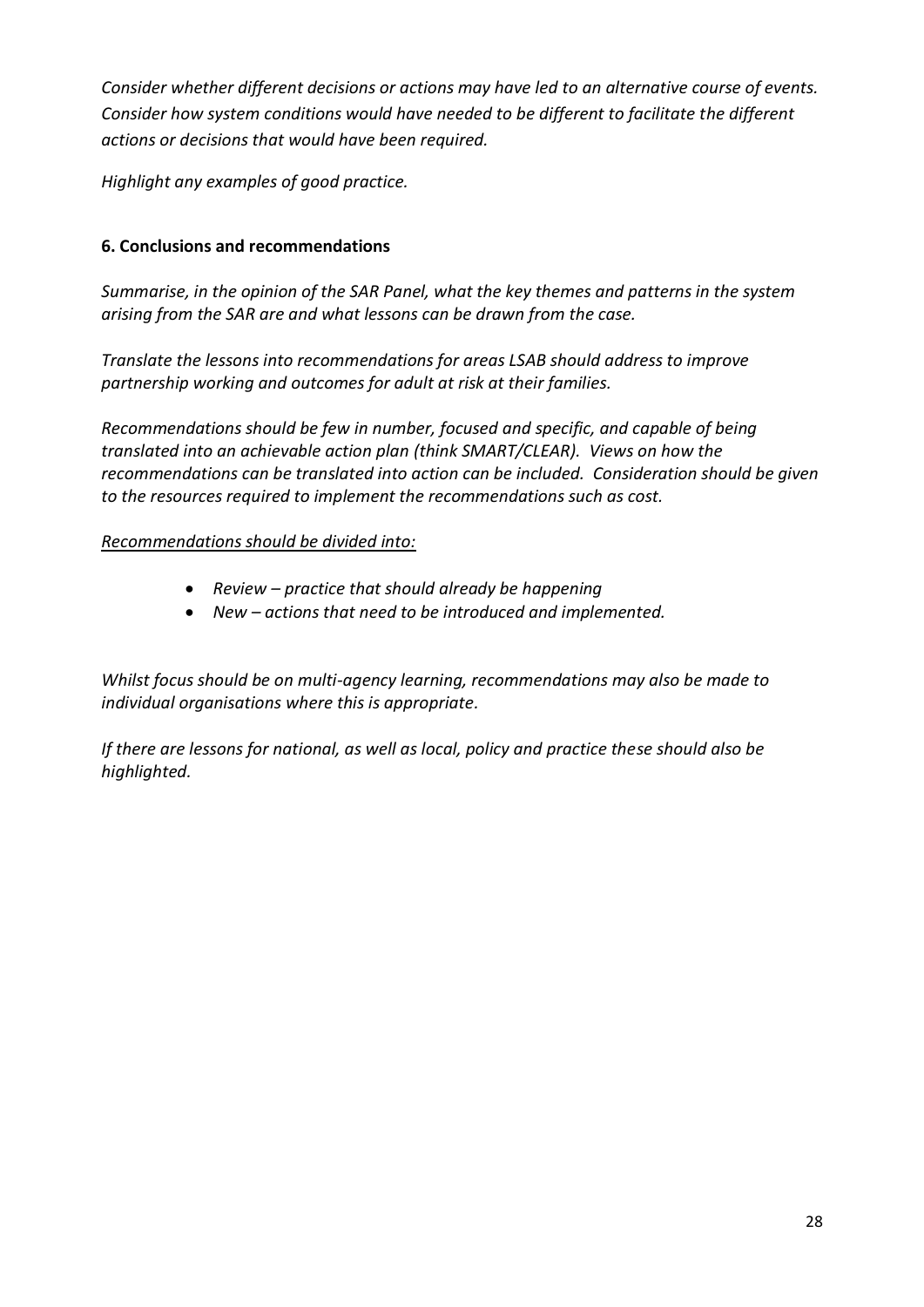#### **7. Proposed multi-agency action plan**

The author and SAR panel may provide a proposed set of actions for discussion, adaption and approval by LSAB. The action plans should support the implementation of the recommendations identified in section 6 of the report. The actions identified should be multi-agency in nature: requiring the combined action of a number of partners in order to achieve them. Some single-agency actions may be identified where these are vital to the implementation of the recommendations. The action plan should conclude with a statement on how the plan will be reviewed to determine if the outcomes have been achieved.

A multi-agency action plan template is provided below.

#### **SAR multi-agency action plan:**

#### **Lambeth Safeguarding Adults Board**

|                | Recommendati<br>on | Identified<br>action(s) | <b>Expected</b><br>outcome | <b>Evidence of</b><br>completion | <b>Barriers to</b><br>implementation &<br>mitigations | Lead<br>person/<br>partner | <b>Target</b><br>date | <b>Progress/next steps</b> | <b>RAG</b><br>rating |
|----------------|--------------------|-------------------------|----------------------------|----------------------------------|-------------------------------------------------------|----------------------------|-----------------------|----------------------------|----------------------|
|                |                    |                         |                            |                                  |                                                       |                            |                       |                            |                      |
| $2^{\circ}$    |                    |                         |                            |                                  |                                                       |                            |                       |                            |                      |
| $\mathbf{3}$   |                    |                         |                            |                                  |                                                       |                            |                       |                            |                      |
| $\overline{4}$ |                    |                         |                            |                                  |                                                       |                            |                       |                            |                      |
| 5 <sup>1</sup> |                    |                         |                            |                                  |                                                       |                            |                       |                            |                      |

**Key to RAG ratings: Green:** Objective completed or on target **Amber:** Work in progress/further actions planned or required **Red:** Objective not completed or target not met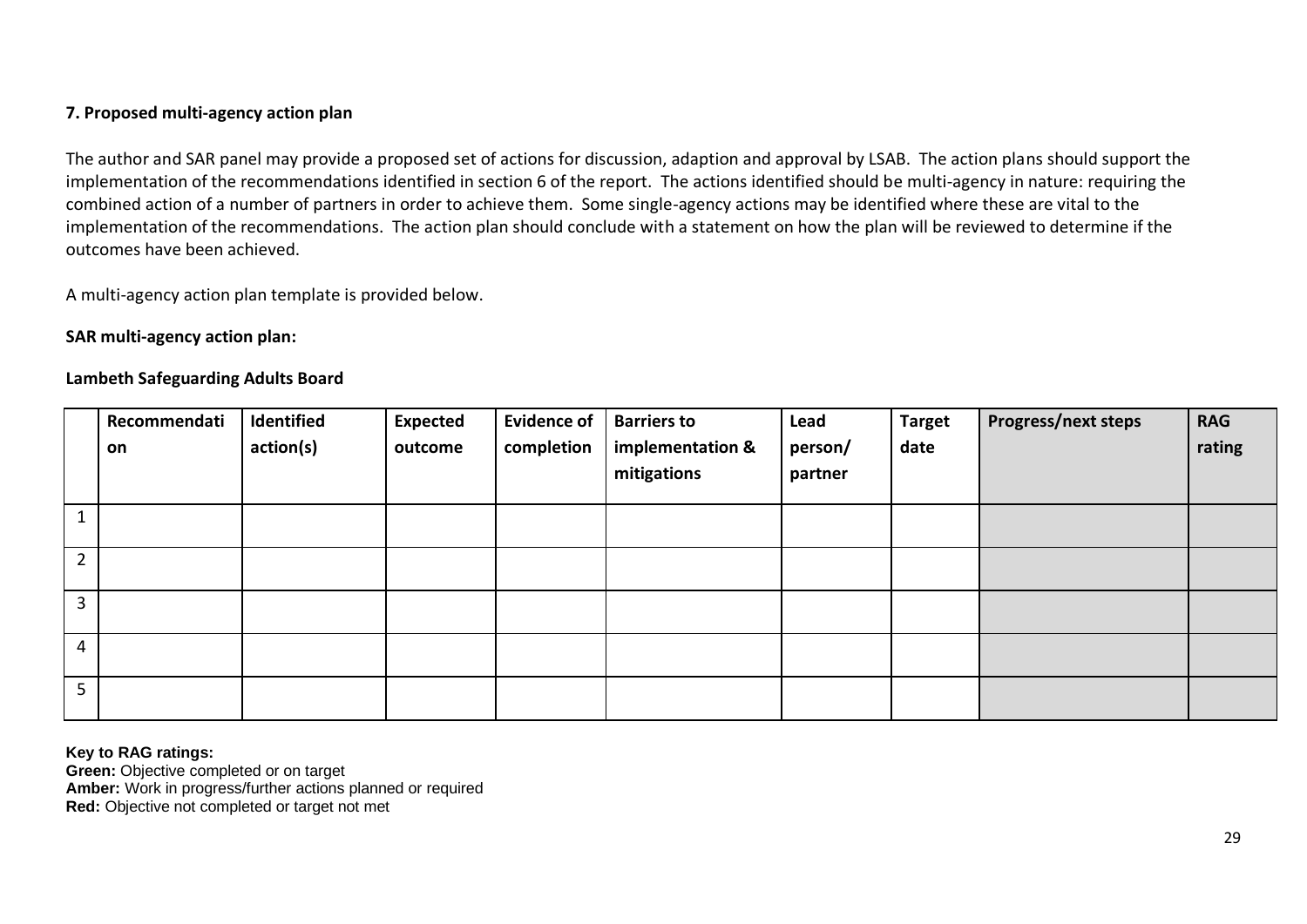#### **Guidelines for completing safeguarding adult review action plans:**

*Identified actions* should be focused and specific, and capable of being implemented. They can be actions that have or will be taken. Example actions may include: delivering training, developing new policies, introducing new standards, review working practices, etc.

*Expected outcomes* are the difference these changes will make to service users/ clients/ patients, and may include: referrals for safeguarding, quicker or better quality interventions, having to re-tell their story to fewer professionals, feeling safer etc.

*Evidence of completion* can be used to show LSAB how we will know whether actions are being undertaken or achieved, and may include: performance data, service user/patient feedback, minutes of meetings, new policies, training material, etc.

*Barriers to implementation and mitigations* is anything that may prevent/ hamper the partnership from taking the action forward, and what is being/ has been put in place to minimise the risk of the action not being progressed

*Lead person* – clearly state name (or initials) and role of the individual or partner who will lead on the action.

*Target date* – provide the date action was completed and/or provide a realistic timescale for the partnership to address the identified action.

*Progress* column provides space for the partnership to record, monitor and report on the implementation of the actions – state whether the action is 'complete', 'in progress' or 'delayed'. If 'delayed' provide an updated target date. This can also be used to identify next steps where appropriate. The partnership may use a RAG rating to monitor progress.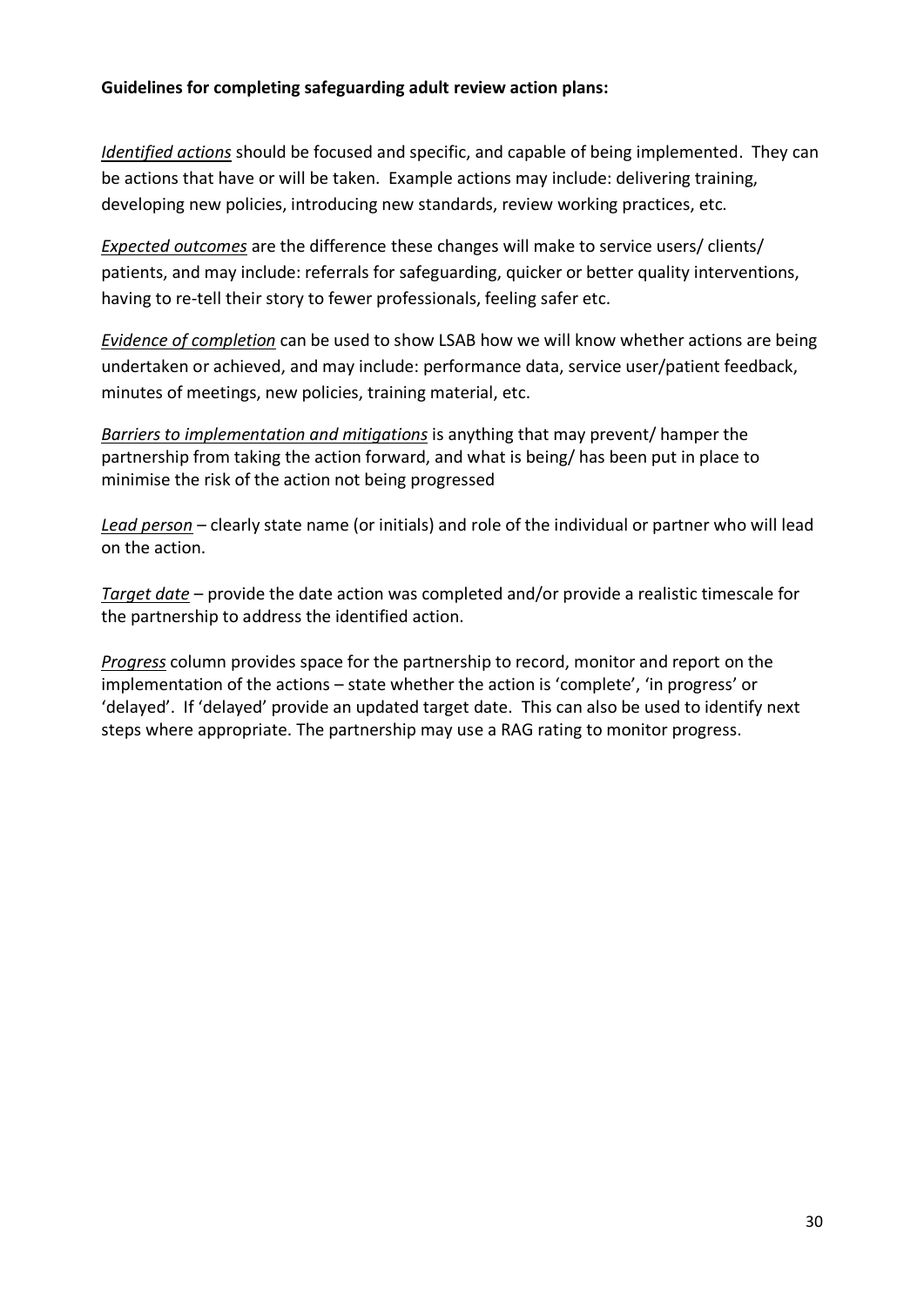#### <span id="page-30-0"></span>Appendix Eight: Communications protocol

On occasion the LSAB and/or its partners may receive direct approach from media outlets in relation to its work. Where this relates to the publication of a SAR, the following protocol should be followed.

#### 1. General principles

- 1.1. The LSAB's communications will be open and honest in dealing with the media.
- 1.2. The LSAB's communication with the media will report any non-confidential decisions and outcomes of matters placed before the Board.
- 1.3. Where appropriate and relevant, Board partners will be involved in commenting and agreeing the content of any response to media enquiries, alongside communication leads within the relevant organisation.
- 1.4. The Independent Chair of the LSAB will approve all releases to the media.
- 1.5. Each organisation will identify a central point of contact which will be given in any communication to the media
- 1.6. Responses to queries from the media, in relation to Board matters, will be made by the Board office within requested deadlines where this can be delivered.

#### 2. Statement/s

- 2.1. A reactive statement will be prepared in advance of the publication of any Safeguarding Adults Review and will be agreed by all agencies involved.
- 2.2. The joint statement will come from the Independent Chair of the LSAB and will be published at the same time as the review.
- 2.3. No joint statement/release will be issued without the approval and signoff of all agencies and the direct approval of the independent Chair.

#### 3. Process for responding to media enquiries

#### 3.1 Identifying agencies involved

- 3.1.1 When a SAR is published, the LSAB will take responsibility for ensuring that where appropriate, there is an agreement to jointly manage any subsequent media communications and that there will be one lead agency responsible for media contact. Where queries relate to partnership working, London Borough of Lambeth will be main point of contact (this will be led by LBL Communication in line with council policies supported by the Board office). Where there is an ongoing criminal investigation the police will be the lead agency.
- 3.1.2 No agency will speak on behalf of another and all requests for media responses to matters placed before the Board should be discussed with the Board office. In any case where an individual agency has had the key contact in the matter, their response should be discussed with the Board before media issue. Whilst media enquiries that are specific to actions taken by one of the organisations, may be responded to by the communications lead for that organisation, there should be discussion first with the Board office if the matter is one which is being considered by the LSAB.